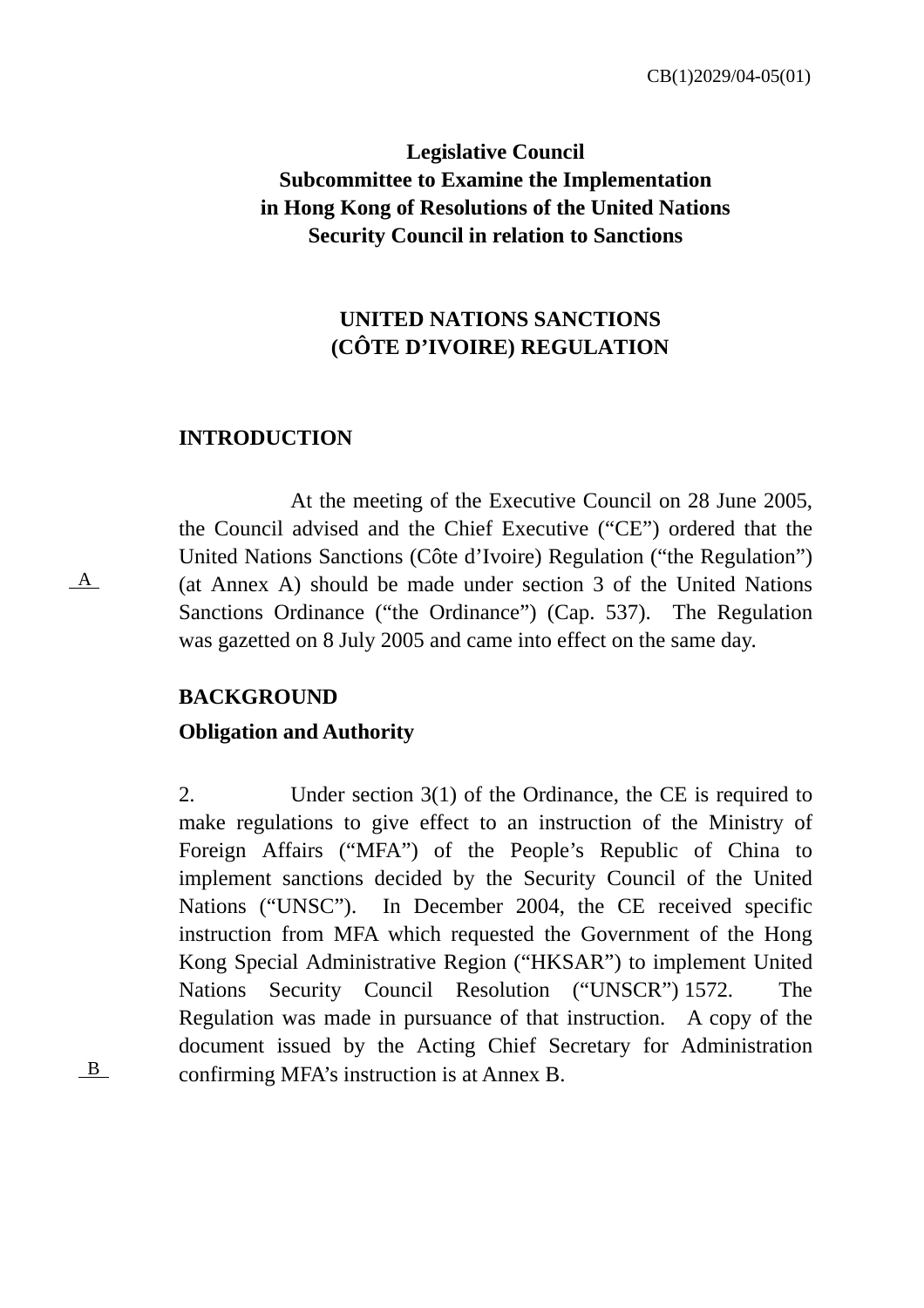#### **UNSCR 1572**

C

3. In December 2004, we received an instruction from the MFA to implement UNSCR 1572 in the HKSAR. A copy of the Resolution is at Annex C. UNSCR 1572 was adopted on 15 November 2004 by the UNSC which decided, inter alia, that -

- (a) all States shall, for a period of 13 months from the date of adoption of UNSCR 1572 and subject to certain exceptions, take the necessary measures to prevent the direct or indirect supply, sale or transfer to Côte d'Ivoire, from their territories or by their nationals, or using their flag vessels or aircraft, of arms or any related material, in particular military aircraft and equipment, as well as the provision of any assistance, advice or training related to military activities (paragraphs 7 and 8 of UNSCR 1572);
- (b) all States shall take the necessary measures, for a period of 12 months from 15 December 2004 and subject to certain exceptions, to prevent the entry into or transit through their territories of all persons designated by the Committee established by paragraph 14 of UNSCR 1572 ("the Committee"), who constitute a threat to the peace and national reconciliation process in Côte d'Ivoire, provided that these measures shall not oblige a State to refuse entry into its territory to its own nationals (paragraphs 9, 10 and 19 of UNSCR 1572); and
- (c) all States shall, for a period of 12 months from 15 December 2004 and subject to certain exceptions, freeze immediately the funds, other financial assets and economic resources which are on their territories at the date of adoption of UNSCR 1572 or at any time thereafter, owned or controlled directly or indirectly by the persons designated pursuant to paragraph 9 of UNSCR 1572 by the Committee, or that are held by entities owned or controlled directly or indirectly by any persons acting on their behalf or at their direction, as designated by the Committee, and that all States shall ensure that any funds,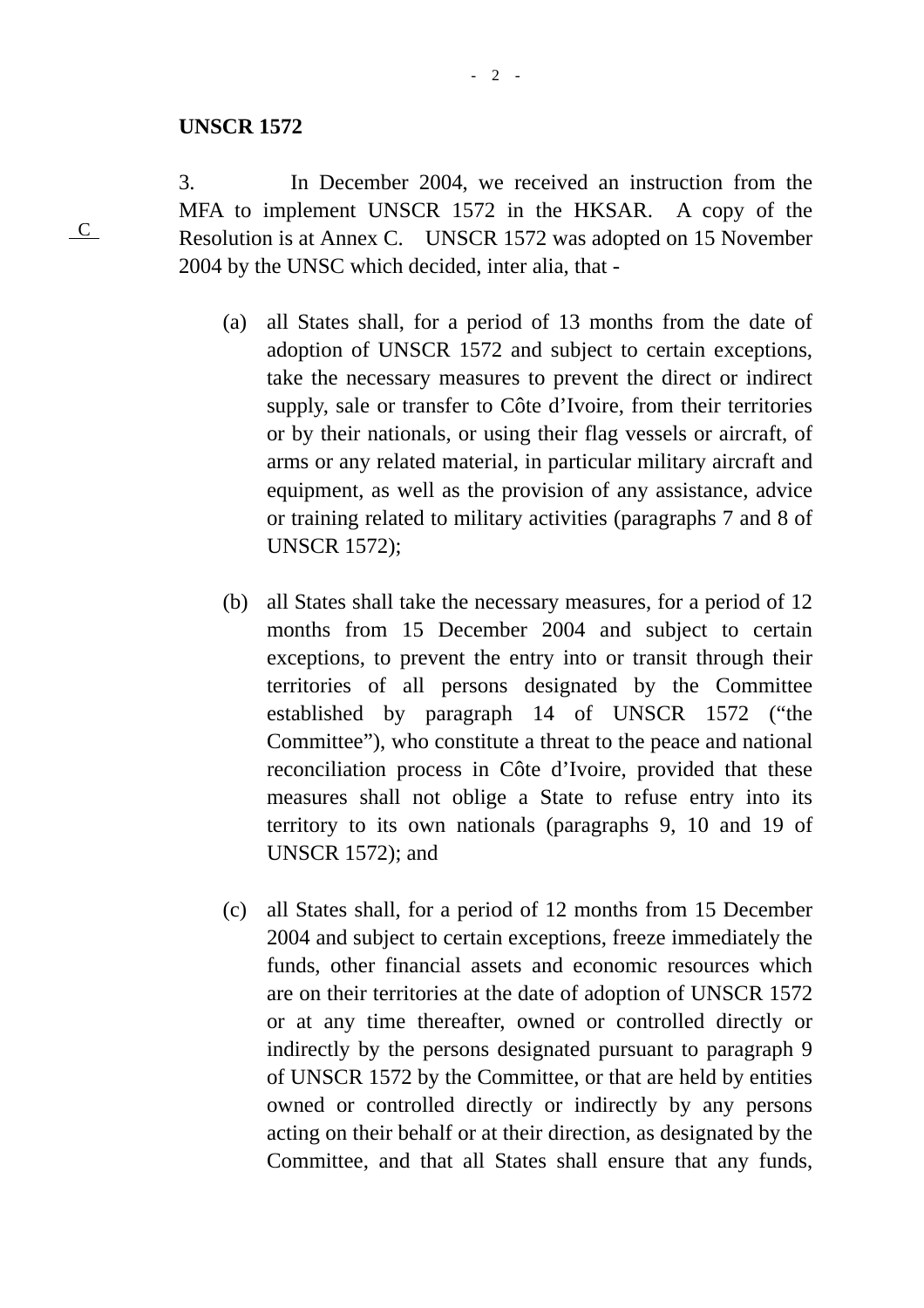financial assets or economic resources are prevented from being made available, by their nationals or by any persons within their territories, to or for the benefit of such persons or entities (paragraphs 11, 12 and 19 of UNSCR 1572).

#### **THE REGULATION**

4. The Regulation, at Annex A, implements sanctions decided under UNSCR 1572. The main provisions are -

- (a) section 1 which provides for the expiry of the Regulation;
- (b) sections 3 to 6 which provide for prohibition against supply, delivery and carriage of arms and related material to Côte d'Ivoire;
- (c) section 7 which provides for prohibition against provision to persons connected with Côte d'Ivoire of advice, assistance or training related to military activities;
- (d) section 8 which provides for prohibition against making available funds, other financial assets or economic resources to or for the benefit of a person specified by the CE in accordance with section 36 ("relevant person"), or to or for the benefit of an entity specified by the CE in accordance with section 36 ("relevant entity");
- (e) sections 9 and 10 which provide for prohibition against entry into or transit through HKSAR by certain specified persons;
- (f) sections 11 to 13 which provide for the granting of a licence for the supply, delivery or carriage of arms and related material, the provision of assistance or training related to military activities, or making available funds, other financial assets or economic resources to or for the benefit of a relevant person or a relevant entity, where the exceptions provided for in UNSCR 1572 are satisfied;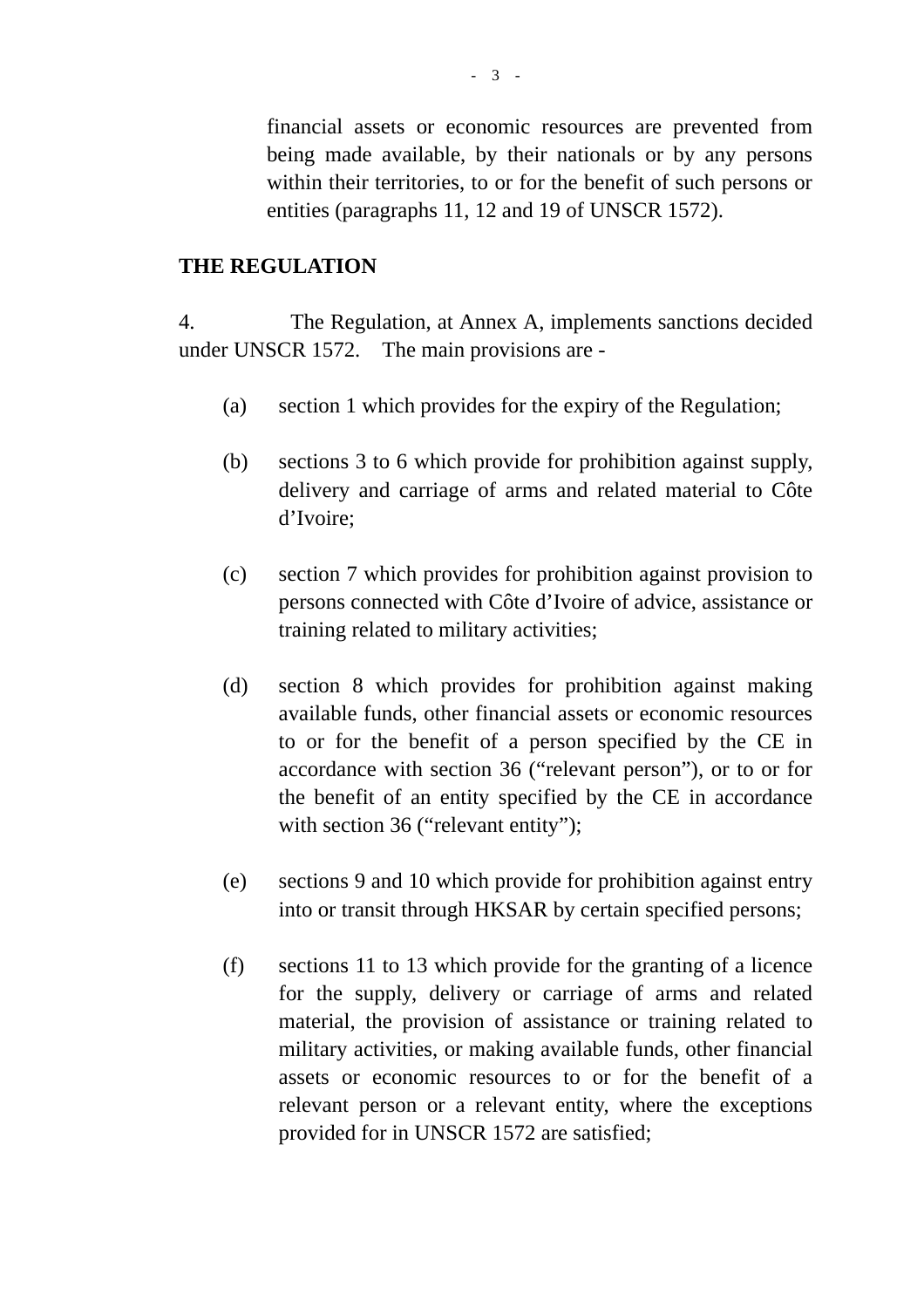- (g) sections 16 to 27 which provide for the enforcement powers; and
- (h) section 36 which provides that the CE may by notice published in the Gazette specify a person or an entity referred to in the list maintained by the Committee for the purposes of paragraph 11 of UNSCR 1572 as a relevant person or a relevant entity.

#### **IMPLICATIONS OF THE REGULATION**

5. The Regulation is in conformity with the Basic Law, including the provisions concerning human rights. It will not affect the binding effect of the Ordinance. It has no financial, civil service, productivity, environmental or sustainability implications.

#### **PUBLICITY**

6. A press release was issued on 8 July 2005 when the Regulation was published in the Gazette.

#### **RELATED MATTER**

7. Between receipt of MFA's instruction and gazettal of the Regulation, the sanctions in respect of arms and related material (paragraph 3(a) above) were implemented through Regulation 2 of the Import and Export (Strategic Commodities) Regulations (Cap. 60G) which provides that no one shall import or export an article specified in Schedule 1 to the Regulations except under and in accordance with an import or export licence issued by the Director-General of Trade and Industry. The Trade and Industry Department maintains import and export control on strategic commodities, including munition items, chemical and biological weapons and their precursors, nuclear materials and equipment, and dual-use goods that are capable to be developed into weapons of mass destruction.

8. In respect of paragraphs 3(b) and 3(c) above, we are not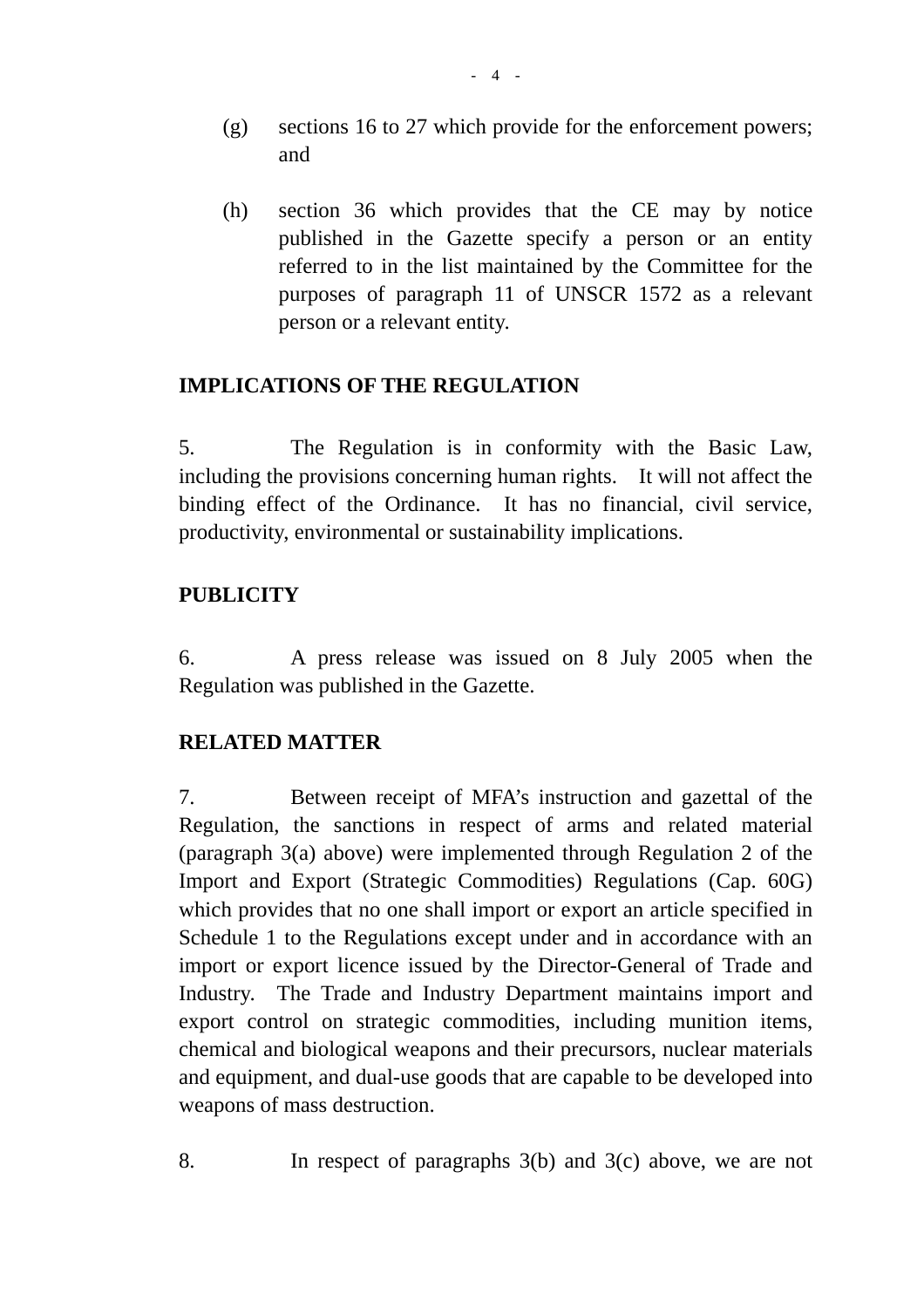aware of the Committee having yet designated any individuals or entities who would be subject to the relevant measures.

## **ADVICE SOUGHT**

9. Members are invited to note the implementation of UNSCR 1572 by the Regulation.

**Commerce, Industry and Technology Bureau July 2005**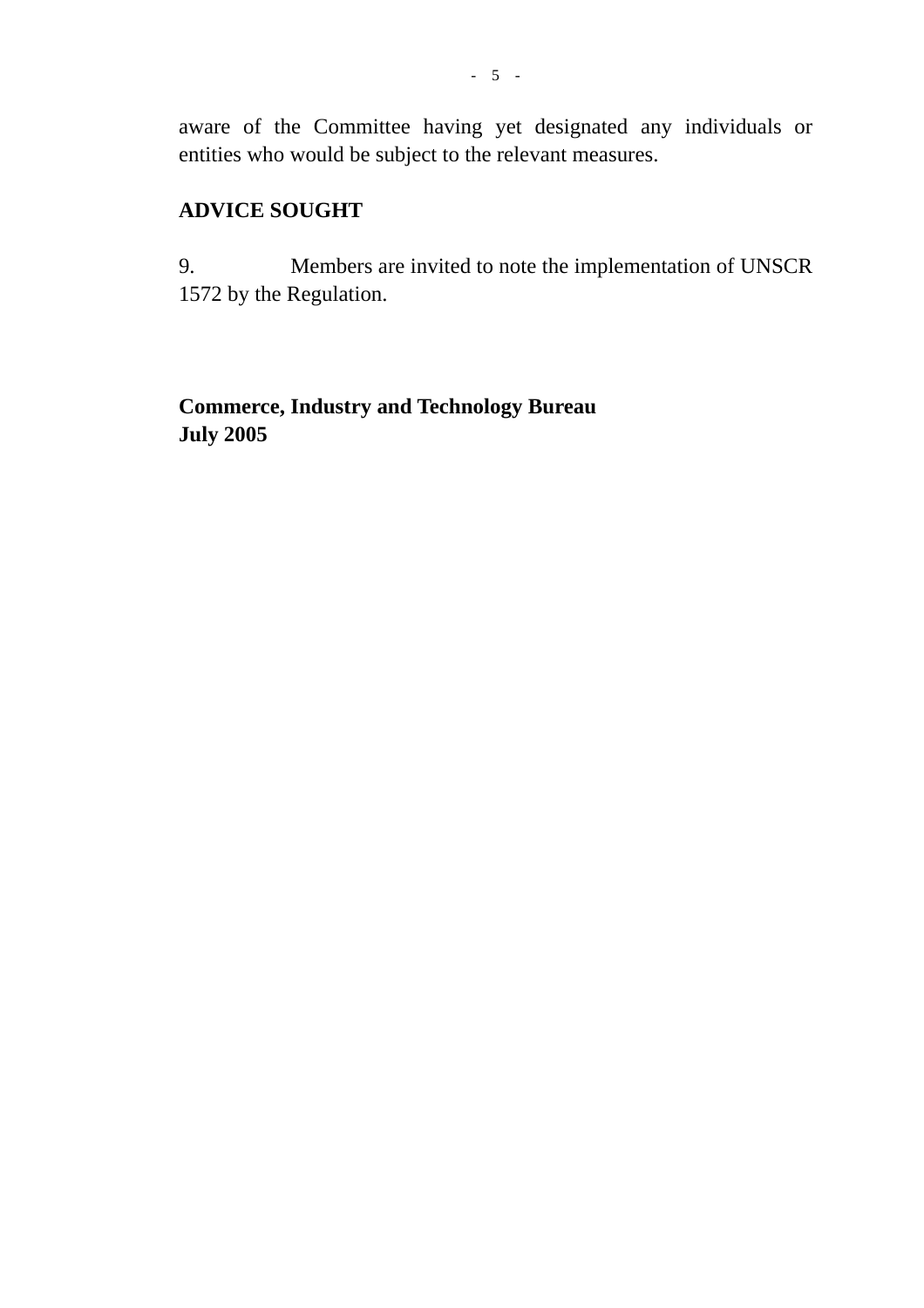#### **L.N. 122 of 2005**

#### **UNITED NATIONS SANCTIONS (CÔTE D'IVOIRE) REGULATION**

#### **CONTENTS**

| Section |             |              |
|---------|-------------|--------------|
|         | 1. Duration | <b>B</b> 845 |

#### PART 1

#### **PRELIMINARY**

| ۷. |  |  |
|----|--|--|
|----|--|--|

#### PART 2

#### **PROHIBITIONS**

## **Supply and delivery of goods**

| Prohibition against supply and delivery of certain goods to |             |
|-------------------------------------------------------------|-------------|
|                                                             | <b>B849</b> |

#### **Carriage of goods**

| 5. Prohibition against carriage of certain goods destined for    |  |
|------------------------------------------------------------------|--|
| 6. Offences in respect of carriage of certain goods destined for |  |

## **Provision of advice, assistance or training**

| Prohibition against provision of certain advice, assistance or |  |
|----------------------------------------------------------------|--|
| training to persons connected with Côte d'Ivoire  B855         |  |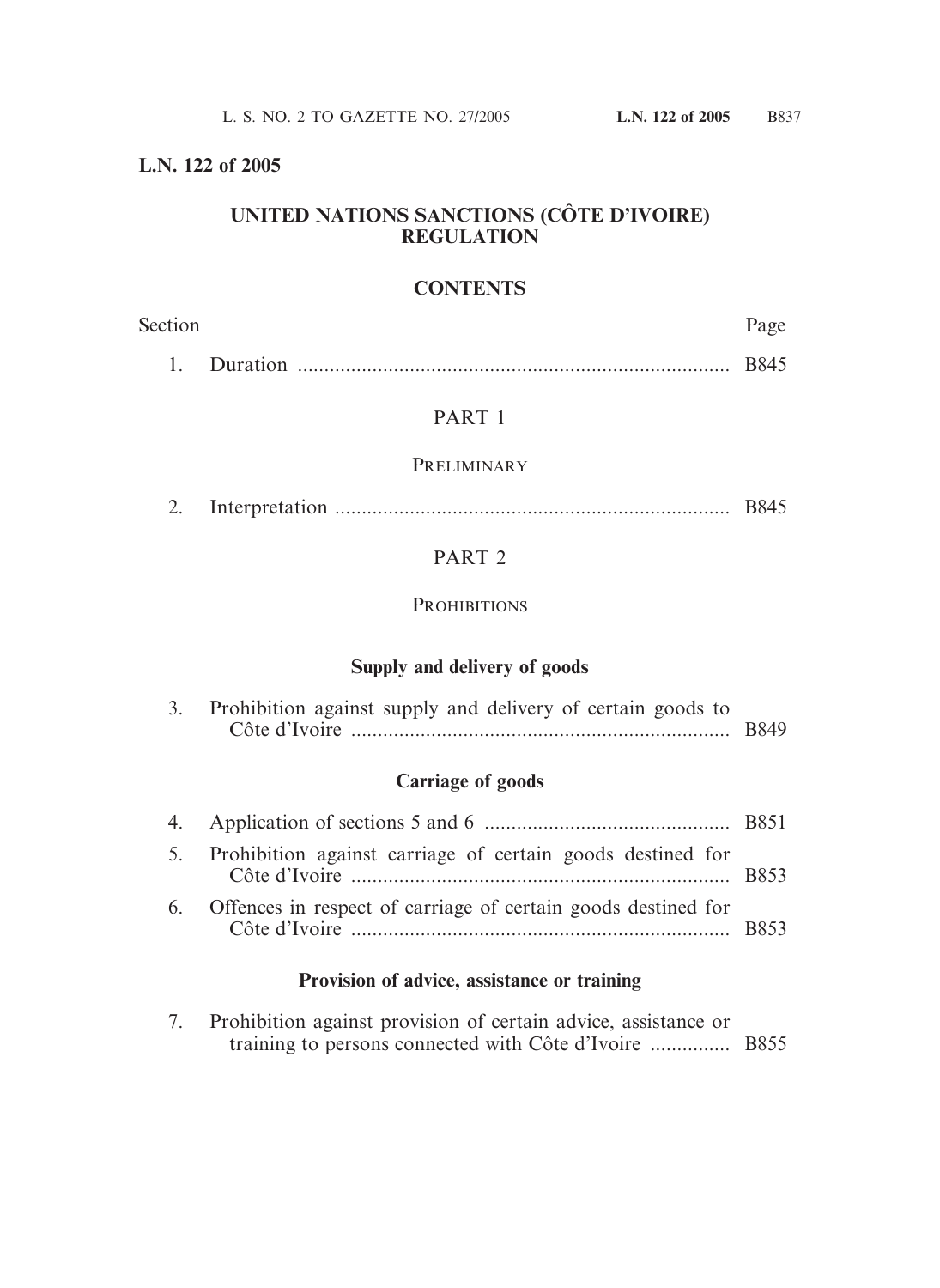#### Section Page

#### **Making available funds, etc. to certain persons or entities**

| Prohibition against making available funds, etc. to certain |  |  |  |  |
|-------------------------------------------------------------|--|--|--|--|
|                                                             |  |  |  |  |

#### **Entry into or transit through HKSAR**

|          | 9. Prohibition against entry or transit by certain persons  B859   |  |
|----------|--------------------------------------------------------------------|--|
| $1 \cap$ | . Expending to muchibition oppinet enture on the paid loss contain |  |

| 10. | Exception to prohibition against entry or transit by certain |              |
|-----|--------------------------------------------------------------|--------------|
|     |                                                              | <b>B</b> 859 |

#### PART 3

#### **LICENCE**

|     | 11. Licence for supply, delivery or carriage of certain goods  B861 |  |
|-----|---------------------------------------------------------------------|--|
|     | 12. Licence for provision of certain assistance or training  B863   |  |
|     | 13. Licence for making available funds, etc. to certain persons or  |  |
| 14. | Provision of false information or documents for purpose of          |  |

### PART 4

## THINGS DONE OUTSIDE HKSAR

| 15. Licence or permission granted by authorities of places outside |              |
|--------------------------------------------------------------------|--------------|
| <b>HKSAR</b>                                                       | <b>B</b> 867 |

## PART 5

#### ENFORCEMENT OF REGULATION

## **Investigation, etc. of suspected ships**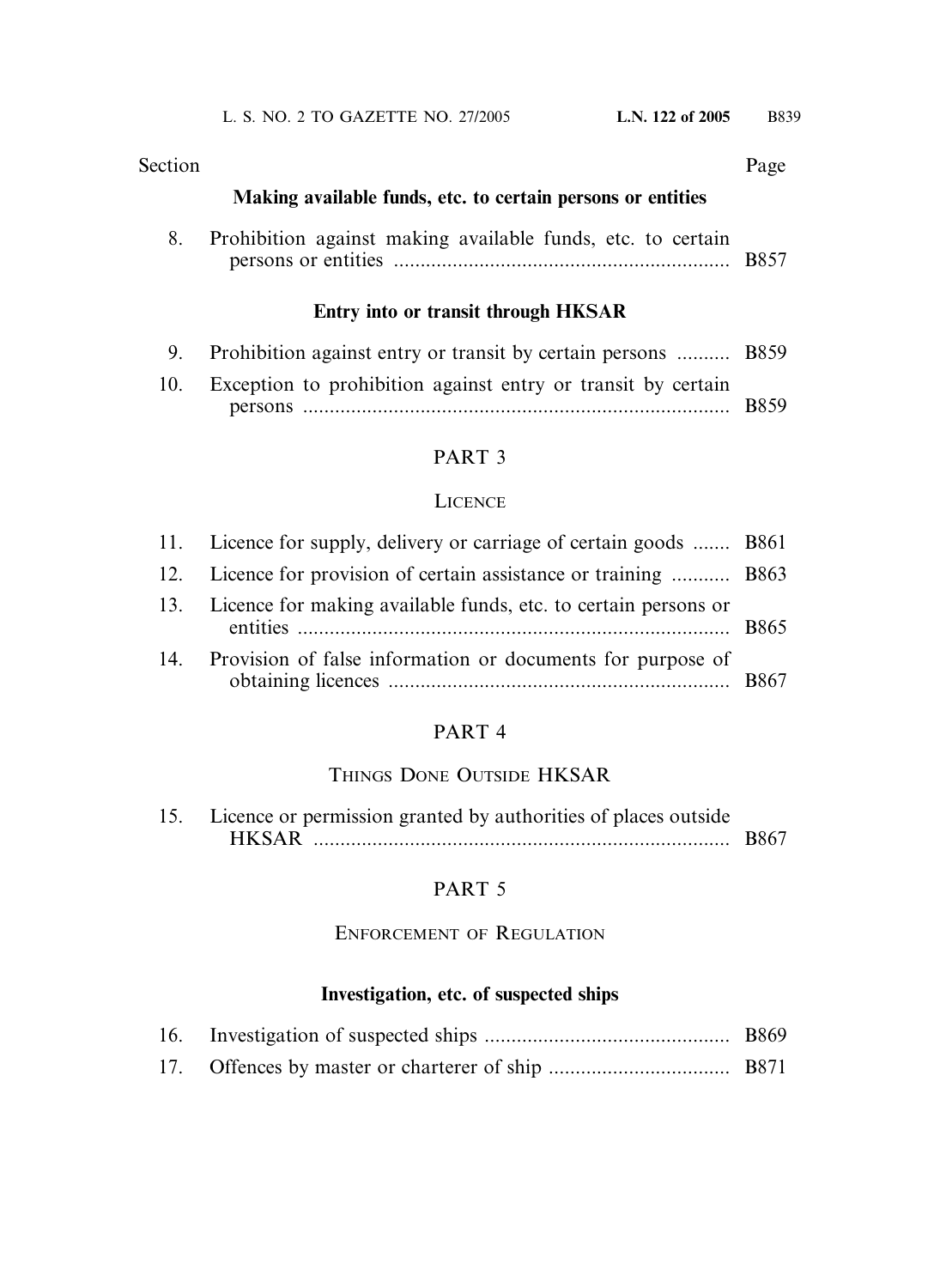| Section |                                                                  | Page |
|---------|------------------------------------------------------------------|------|
|         | 18. Power of authorized officers to enter and detain ships  B871 |      |
|         |                                                                  |      |

#### **Investigation, etc. of suspected aircraft**

| 21. Offences by charterer, operator or commander of aircraft  B875  |  |
|---------------------------------------------------------------------|--|
| 22. Power of authorized officers to enter and detain aircraft  B875 |  |
| 23. Sections 20, 21 and 22 not to prejudice other laws  B877        |  |

#### **Investigation, etc. of suspected vehicles**

| 26. Power of authorized officers to enter and detain vehicles  B879 |  |
|---------------------------------------------------------------------|--|
| 27. Sections 24, 25 and 26 not to prejudice other laws  B879        |  |

#### **Proof of identity**

| 28. |  | <b>B879</b> |
|-----|--|-------------|
|     |  |             |

#### PART 6

#### **EVIDENCE**

#### PART 7

#### DISCLOSURE OF INFORMATION OR DOCUMENTS

31. Disclosure of information or documents ................................ B883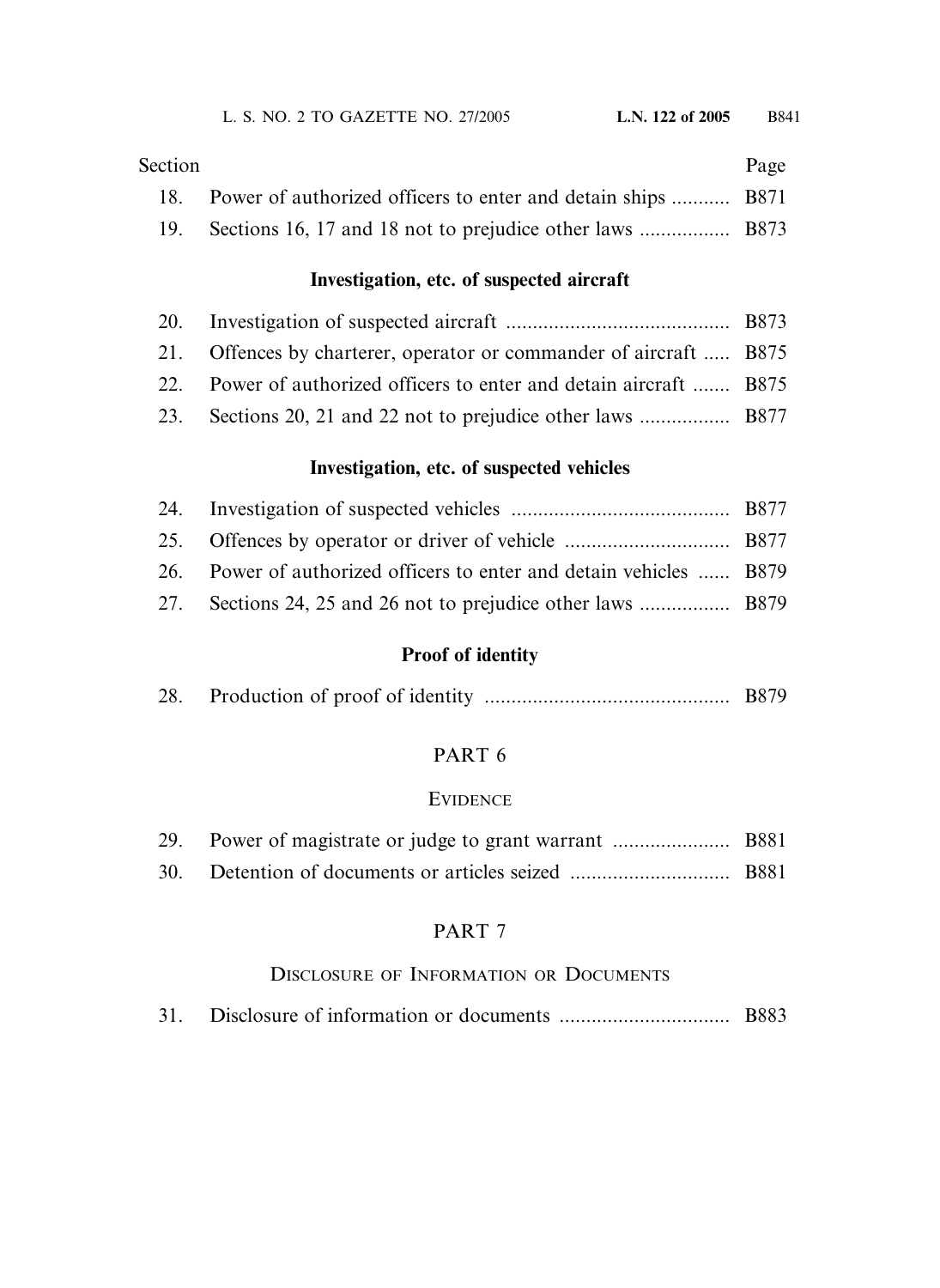Section Page

## PART 8

#### OTHER OFFENCES AND MISCELLANEOUS MATTERS

| 33. | Offences in relation to obstruction of authorized persons, etc. B885 |  |
|-----|----------------------------------------------------------------------|--|
|     |                                                                      |  |
|     |                                                                      |  |
| 36. | Specification of relevant person or relevant entity by Chief         |  |
|     |                                                                      |  |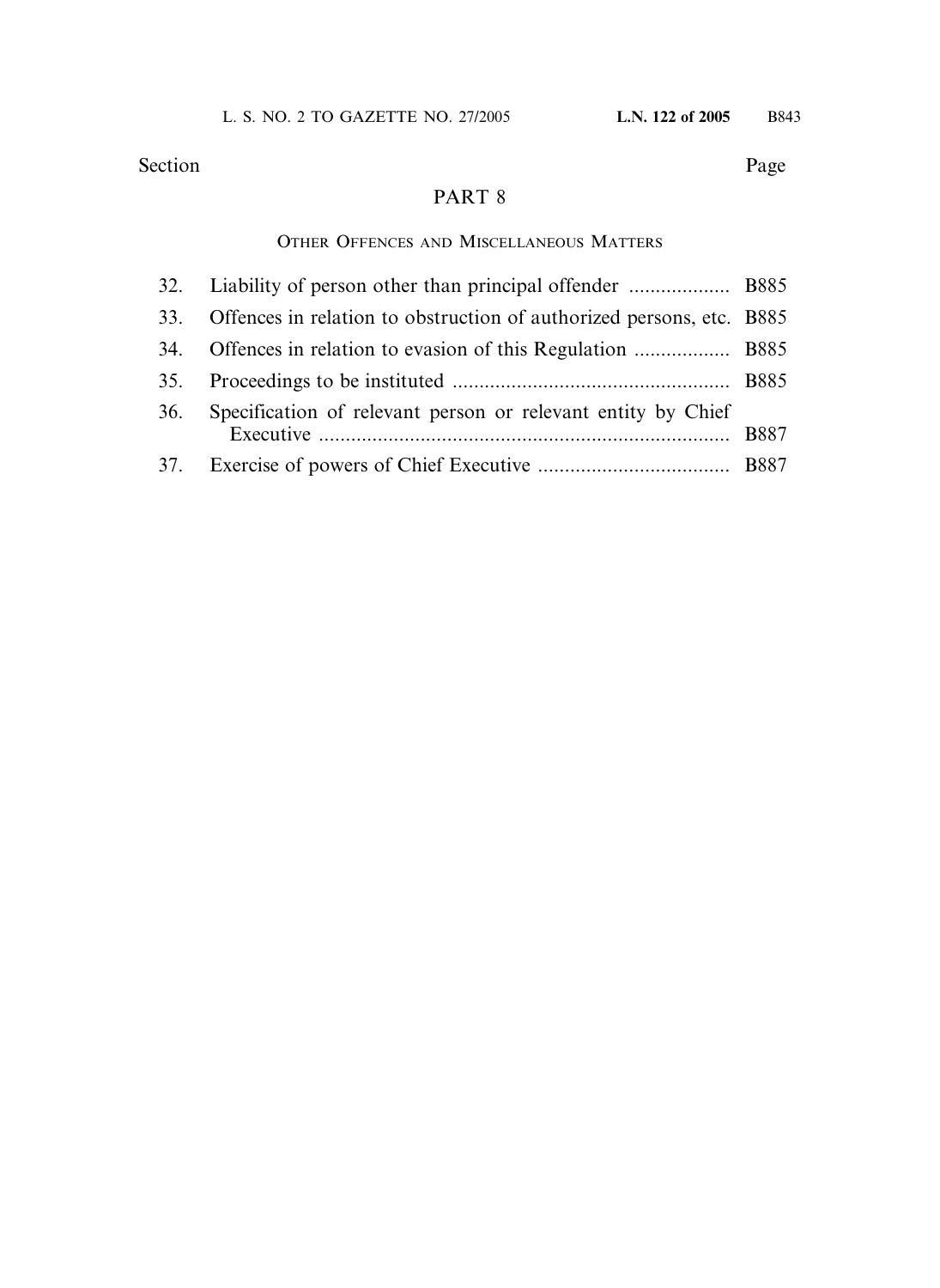#### **UNITED NATIONS SANCTIONS (CÔTE D'IVOIRE) REGULATION**

(Made under section 3 of the United Nations Sanctions Ordinance (Cap. 537) on the instruction of the Ministry of Foreign Affairs of the People's Republic of China and after consultation with the Executive Council)

#### **1. Duration**

This Regulation expires at midnight on 14 December 2005.

#### PART 1

#### **PRELIMINARY**

#### **2. Interpretation**

In this Regulation, unless the context otherwise requires—

"Accra III Agreement" (《阿克拉協定三》) means the agreement known as the Accra III Agreement, signed in Accra, Ghana, on 30 July 2004 by the President of the Republic of Côte d'Ivoire, the Prime Minister of the Government of National Reconciliation and all the political forces of Côte d'Ivoire;

"arms or related material" (軍火或相關的物資) includes military aircraft and equipment;

"authorized officer" (獲授權人員) means—

- (*a*) a police officer;
- (*b*) a member of the Customs and Excise Service holding an office specified in Schedule 1 to the Customs and Excise Service Ordinance (Cap. 342); or
- (*c*) a public officer employed in the Customs and Excise Department in the Trade Controls Officer Grade;
- "commander" (機長), in relation to an aircraft, means the member of the flight crew designated as the commander of the aircraft by the operator of the aircraft, or, failing such a person, the person who is for the time being the pilot in command of the aircraft;
- "Commissioner" (關長) means the Commissioner of Customs and Excise, the Deputy Commissioner of Customs and Excise or any Assistant Commissioner of Customs and Excise;
- "Committee" (委員會) means the Committee of the Security Council of the United Nations established pursuant to paragraph 14 of Resolution 1572;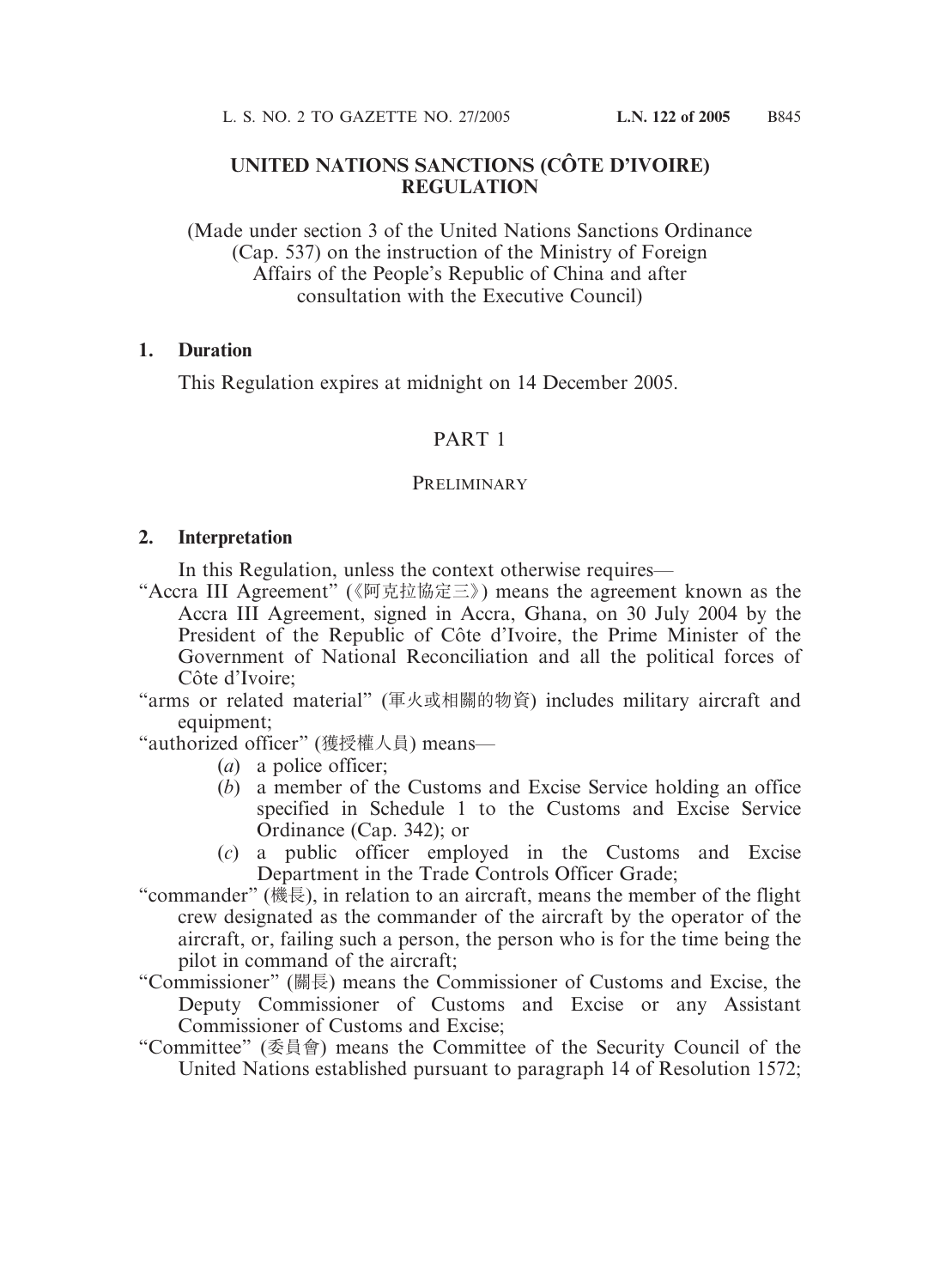"funds" (資金) includes—

- (*a*) gold coin, gold bullion, cash, cheques, claims on money, drafts, money orders and other payment instruments;
- (*b*) deposits with financial institutions or other entities, balances on accounts, debts and debt obligations;
- (*c*) securities and debt instruments (including stocks and shares, certificates representing securities, bonds, notes, warrants, debentures, debenture stock and derivatives contracts);
- (*d*) interest, dividends or other income on or value accruing from or generated by property;
- (*e*) credit, rights of set-off, guarantees, performance bonds or other financial commitments;
- (*f*) letters of credit, bills of lading and bills of sale; and
- (*g*) documents evidencing an interest in funds or financial resources, and any other instrument of export financing;
- "licence" (特許) means a licence granted under section  $11(1)(a)$ ,  $11(1)(b)$ ,  $12(1)$ , 12(2) or 13(1);
- "Linas-Marcoussis Agreement" (《利納——馬庫錫協定》) means the agreement known as the Linas-Marcoussis Agreement, signed by the Ivoirian political forces in Linas-Marcoussis on 24 January 2003 and approved by the Conference of Heads of States on Côte d'Ivoire held in Paris on 25 and 26 January 2003;
- "master" (船長), in relation to a ship, includes any person (other than a pilot) for the time being in charge of the ship;
- "operator" (營運人), in relation to an aircraft or a vehicle, means the person for the time being having the management of the aircraft or the vehicle;
- "owner" (擁有人), in relation to a ship, where the owner of the ship is not the operator, means the operator and any person to whom it is chartered;

"person connected with Côte d'Ivoire" (有關連人士) means—

- (*a*) the Government of Côte d'Ivoire;
- (*b*) any person in, or resident in, Côte d'Ivoire;
- (*c*) any body incorporated or constituted under the law of Côte d'Ivoire;
- (*d*) any body, wherever incorporated or constituted, which is controlled by the Government mentioned in paragraph (*a*), a person mentioned in paragraph (*b*) or a body mentioned in paragraph (*c*); or
- (*e*) any person acting on behalf of the Government mentioned in paragraph (*a*), a person mentioned in paragraph (*b*) or a body mentioned in paragraph (*c*) or (*d*);

"prohibited goods" (禁制物品) means any arms or related material;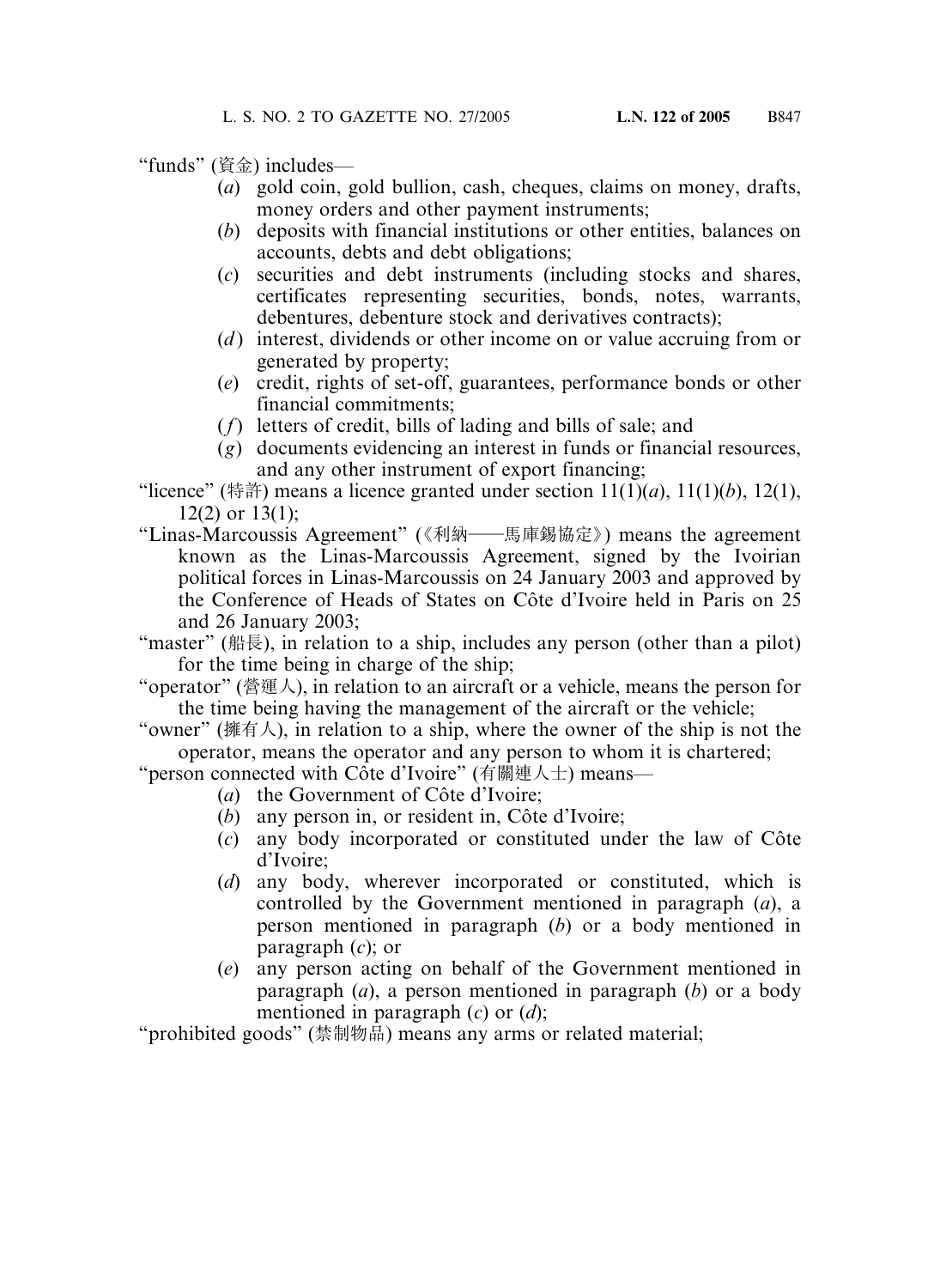"relevant entity" (有關實體) means an entity owned or controlled directly or indirectly by a relevant person or by a person acting on behalf of or at the direction of a relevant person, being an entity specified by the Chief Executive as a relevant entity in accordance with section 36;

"relevant person" (有關人士) means a person who constitutes a threat to the peace and national reconciliation process in Côte d'Ivoire, including—

- (*a*) a person who blocks the implementation of the Linas-Marcoussis Agreement and Accra III Agreement;
- (*b*) a person who is responsible for serious violations of human rights and international humanitarian law in Côte d'Ivoire;
- (*c*) a person who incites publicly hatred and violence; and
- (*d*) a person who is determined by the Committee to be in violation of measures imposed by paragraph 7 of Resolution 1572,

being a person specified by the Chief Executive as a relevant person in accordance with section 36;

"Resolution 1572" (《第 1572 號決議》) means Resolution 1572 (2004) adopted by the Security Council of the United Nations on 15 November 2004;

"ship" (船舶) includes every description of vessel used in navigation not propelled by oars;

"UNOCI" (聯科行動) means the United Nations Operation in Côte d'Ivoire.

#### PART 2

#### **PROHIBITIONS**

#### **Supply and delivery of goods**

#### **3. Prohibition against supply and delivery of certain goods to Côte d'Ivoire**

(1) Except under the authority of a licence granted under section  $11(1)(a)$ , a person shall not supply or deliver, agree to supply or deliver, or do any act likely to promote the supply or delivery of, any prohibited goods—

- (*a*) to Côte d'Ivoire;
- (*b*) to, or to the order of, a person connected with Côte d'Ivoire; or
- (*c*) to a destination for the purpose of delivery, directly or indirectly, to Côte d'Ivoire or to, or to the order of, a person connected with Côte d'Ivoire.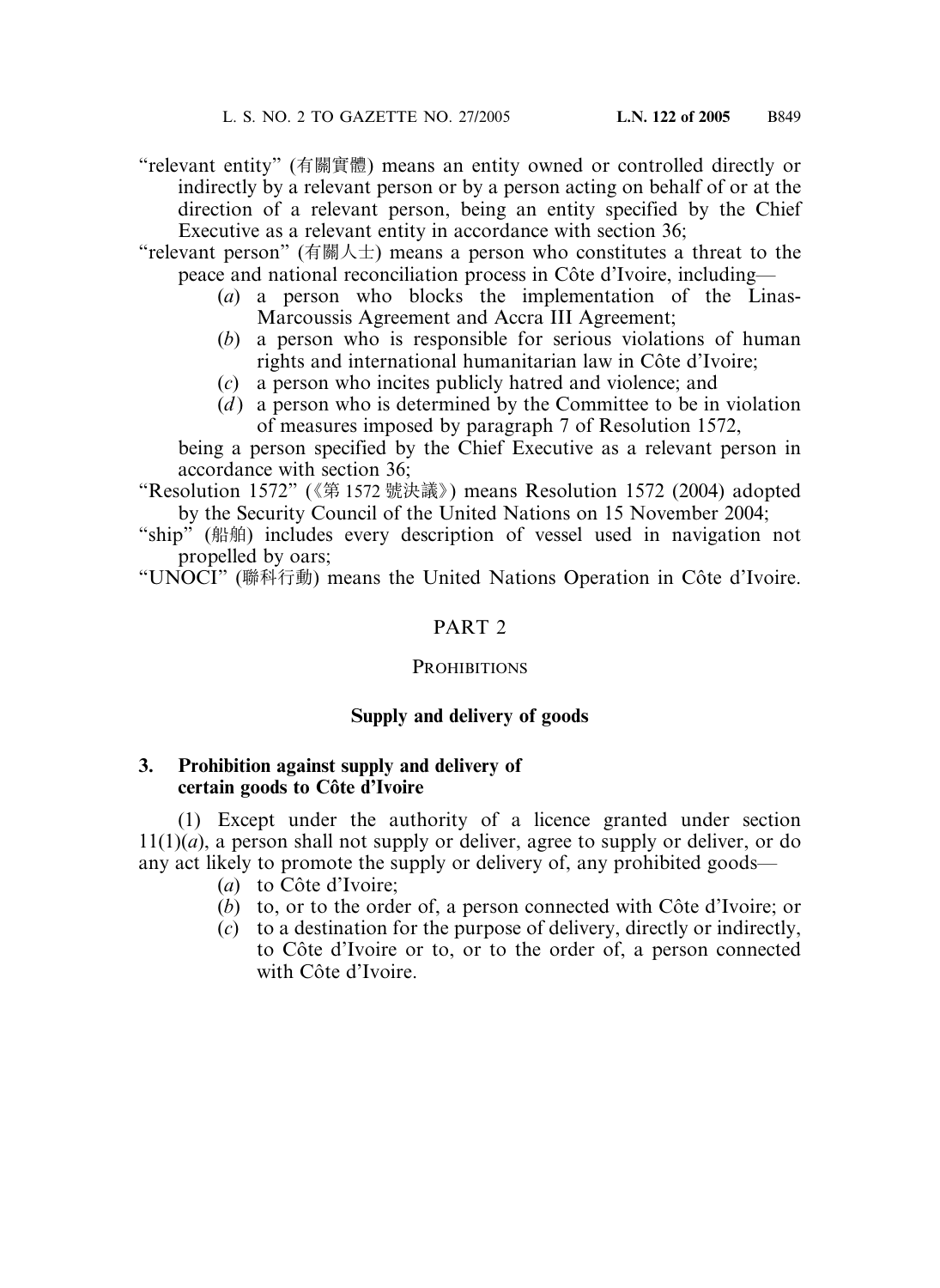(2) A person who contravenes subsection (1) commits an offence and is liable—

- (*a*) on conviction on indictment to a fine and to imprisonment for 7 years; or
- (*b*) on summary conviction to a fine at level 6 and to imprisonment for 6 months.

(3) In any proceedings for an offence under subsection (2), it is a defence for a person charged to prove that he did not know and had no reason to believe—

- (*a*) that the goods concerned were prohibited goods; or
- (*b*) that the goods concerned were to be supplied or delivered—
	- (i) to Côte d'Ivoire;
	- (ii) to, or to the order of, a person connected with Côte d'Ivoire; or
	- (iii) to a destination for the purpose of delivery, directly or indirectly, to Côte d'Ivoire or to, or to the order of, a person connected with Côte d'Ivoire.
- (4) This section applies to—
	- (*a*) a person within the HKSAR; and
	- (*b*) a person acting elsewhere who is—
		- (i) both a Hong Kong permanent resident and a Chinese national; or
		- (ii) a body incorporated or constituted under the law of the **HKSAR**

#### **Carriage of goods**

#### **4. Application of sections 5 and 6**

Sections 5 and 6 apply to—

- (*a*) a ship that is registered in the HKSAR;
- (*b*) an aircraft that is registered in the HKSAR;
- (*c*) any other ship or aircraft that is for the time being chartered to a person who is—
	- (i) within the HKSAR;
	- (ii) both a Hong Kong permanent resident and a Chinese national; or
	- (iii) a body incorporated or constituted under the law of the HKSAR; and
- $(d)$  a vehicle within the HKSAR.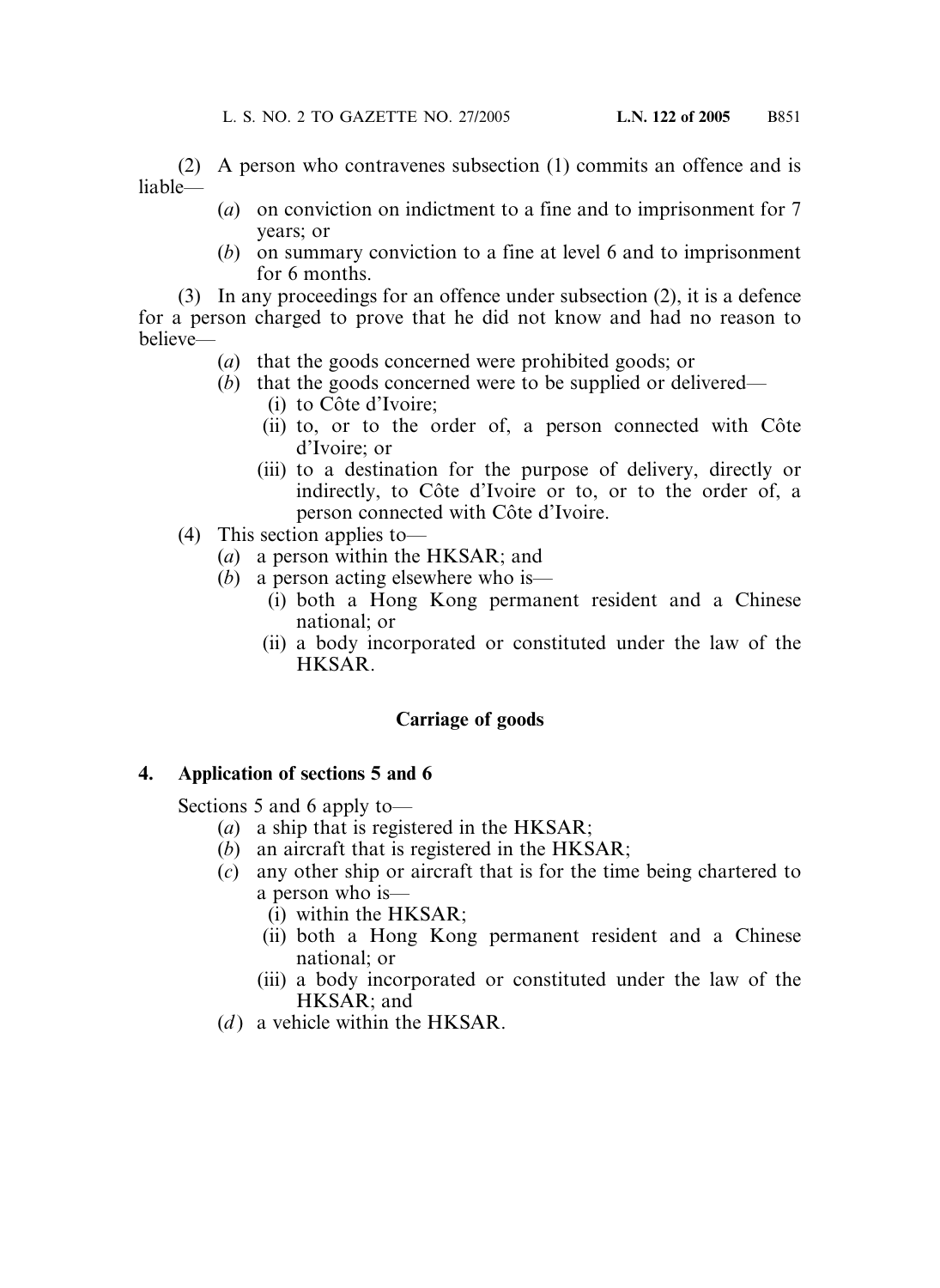#### **5. Prohibition against carriage of certain goods destined for Côte d'Ivoire**

(1) Except under the authority of a licence granted under section  $11(1)(b)$ , and without prejudice to the generality of section 3, a ship, aircraft or vehicle to which this section and section 6 apply shall not be used for the carriage of any prohibited goods if the carriage is, or forms part of, carriage—

- (*a*) from a place outside Côte d'Ivoire to a place in Côte d'Ivoire;
- (*b*) to, or to the order of, a person connected with Côte d'Ivoire; or
- (*c*) to a destination for the purpose of delivery, directly or indirectly, to Côte d'Ivoire or to, or to the order of, a person connected with Côte d'Ivoire.
- (2) Subsection (1) does not apply if—
	- (*a*) the carriage of the prohibited goods is performed in the course of the supply or delivery of the prohibited goods; and
	- (*b*) the supply or delivery was authorized by a licence granted under section 11(1)(*a*).

(3) This section does not operate so as to prejudice any other law prohibiting or restricting the use of ships, aircraft or vehicles.

#### **6. Offences in respect of carriage of certain goods destined for Côte d'Ivoire**

(1) For the purposes of subsection (2), "specified person" (指明人士), means—

- (*a*) in relation to a ship registered in the HKSAR, the owner or master of the ship;
- (*b*) in relation to any other ship—
	- (i) the person to whom the ship is for the time being chartered; or
	- (ii) the master of the ship, if the master is within the HKSAR or is both a Hong Kong permanent resident and a Chinese national;
- (*c*) in relation to an aircraft registered in the HKSAR, the operator or commander of the aircraft;
- (*d*) in relation to any other aircraft—
	- (i) the person to whom the aircraft is for the time being chartered;
	- (ii) the operator of the aircraft, if the operator is within the HKSAR, is both a Hong Kong permanent resident and a Chinese national, or is a body incorporated or constituted under the law of the HKSAR; or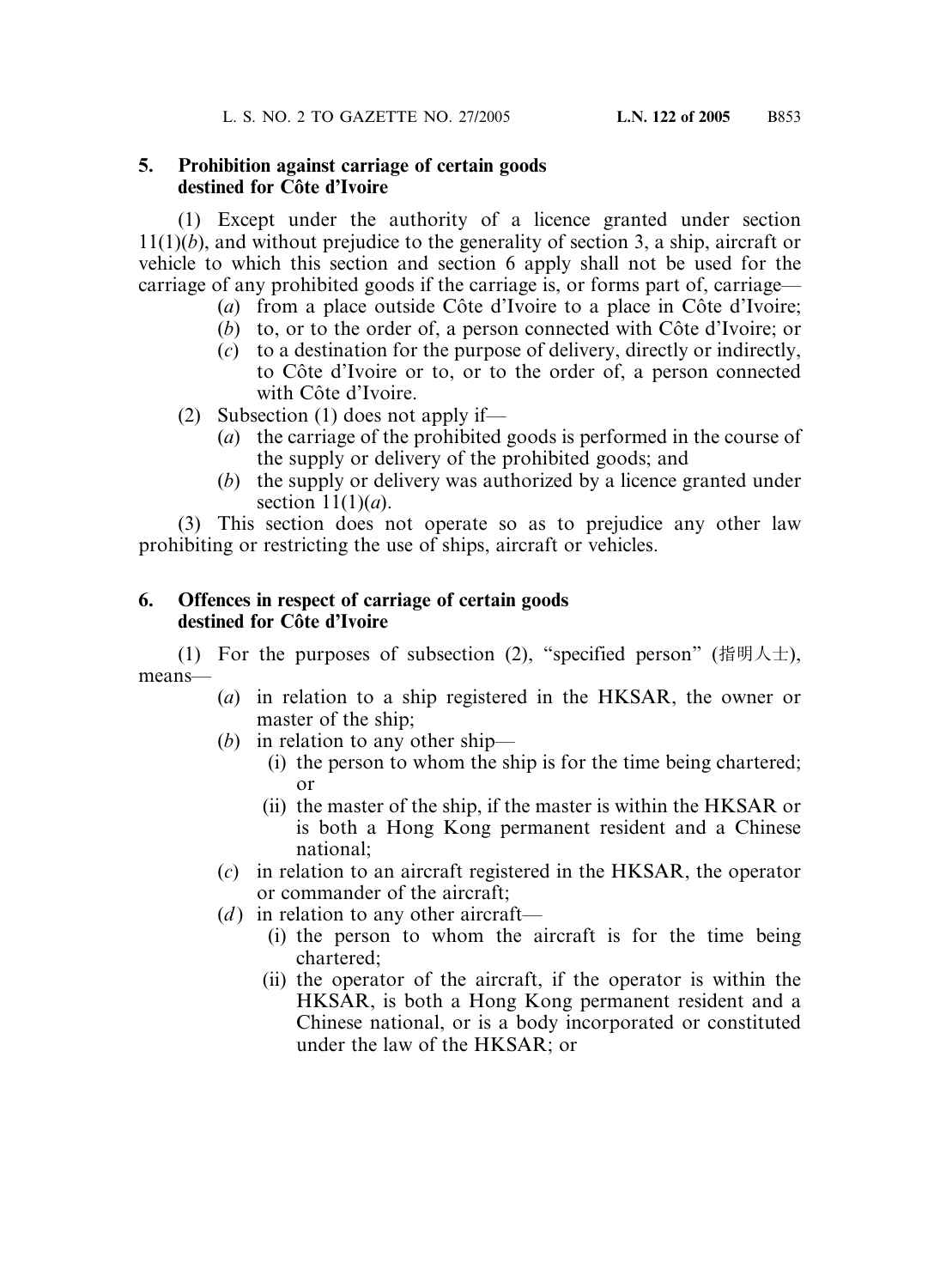- (iii) the commander of the aircraft, if the commander is within the HKSAR or is both a Hong Kong permanent resident and a Chinese national; or
- (*e*) in relation to a vehicle, the operator or driver of the vehicle.

(2) If a ship, aircraft or vehicle is used in contravention of section 5(1), each specified person commits an offence and is liable—

- (*a*) on conviction on indictment to a fine and to imprisonment for 7 years; or
- (*b*) on summary conviction to a fine at level 6 and to imprisonment for 6 months.

(3) In any proceedings for an offence under subsection (2), it is a defence for a person charged to prove that he did not know and had no reason to believe—

- (*a*) that the goods concerned were prohibited goods; or
- (*b*) that the carriage of the goods concerned was, or formed part of, carriage—
	- (i) from a place outside Côte d'Ivoire to a place in Côte d'Ivoire;
	- (ii) to, or to the order of, a person connected with Côte d'Ivoire; or
	- (iii) to a destination for the purpose of delivery, directly or indirectly, to Côte d'Ivoire or to, or to the order of, a person connected with Côte d'Ivoire.

#### **Provision of advice, assistance or training**

#### **7. Prohibition against provision of certain advice, assistance or training to persons connected with Côte d'Ivoire**

(1) A person shall not provide to a person connected with Côte d'Ivoire any advice related to military activities.

(2) Except under the authority of a licence granted under section 12(1) or (2), a person shall not provide to a person connected with Côte d'Ivoire any assistance or training related to military activities.

(3) A person who contravenes subsection (1) or (2) commits an offence and is liable—

- (*a*) on conviction on indictment to a fine and to imprisonment for 7 years; or
- (*b*) on summary conviction to a fine at level 6 and to imprisonment for 6 months.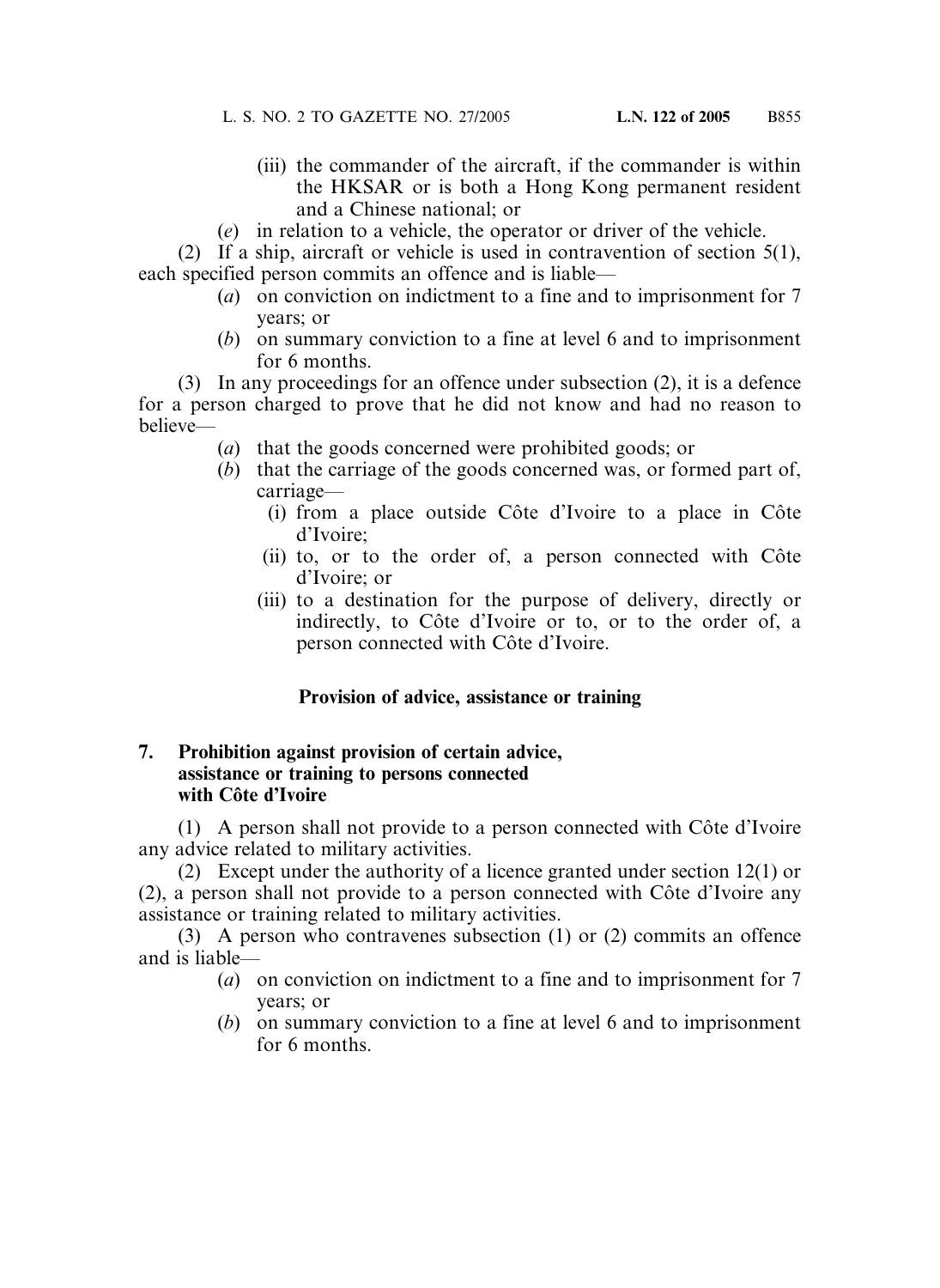(4) In any proceedings for an offence under subsection (3), it is a defence for a person charged to prove that he did not know and had no reason to believe—

- (*a*) that the advice, assistance or training concerned was to be provided to a person connected with Côte d'Ivoire; or
- (*b*) that the advice, assistance or training concerned related to military activities.
- (5) This section applies to—
	- (*a*) a person within the HKSAR; and
	- (*b*) a person acting elsewhere who is—
		- (i) both a Hong Kong permanent resident and a Chinese national; or
		- (ii) a body incorporated or constituted under the law of the **HKSAR**

#### **Making available funds, etc. to certain persons or entities**

#### **8. Prohibition against making available funds, etc. to certain persons or entities**

(1) Except under the authority of a licence granted under section 13(1), a person shall not make available any funds or other financial assets or economic resources to or for the benefit of a relevant person or a relevant entity.

(2) A person who contravenes subsection (1) commits an offence and is liable—

- (*a*) on conviction on indictment to a fine and to imprisonment for 7 years; or
- (*b*) on summary conviction to a fine at level 6 and to imprisonment for 6 months.

(3) In any proceedings for an offence under subsection (2), it is a defence for a person charged to prove that he did not know and had no reason to believe that the funds or other financial assets or economic resources concerned were to be made available to or for the benefit of a relevant person or a relevant entity.

- (4) This section applies to—
	- (*a*) a person within the HKSAR; and
	- (*b*) a person acting elsewhere who is—
		- (i) both a Hong Kong permanent resident and a Chinese national; or
		- (ii) a body incorporated or constituted under the law of the **HKSAR**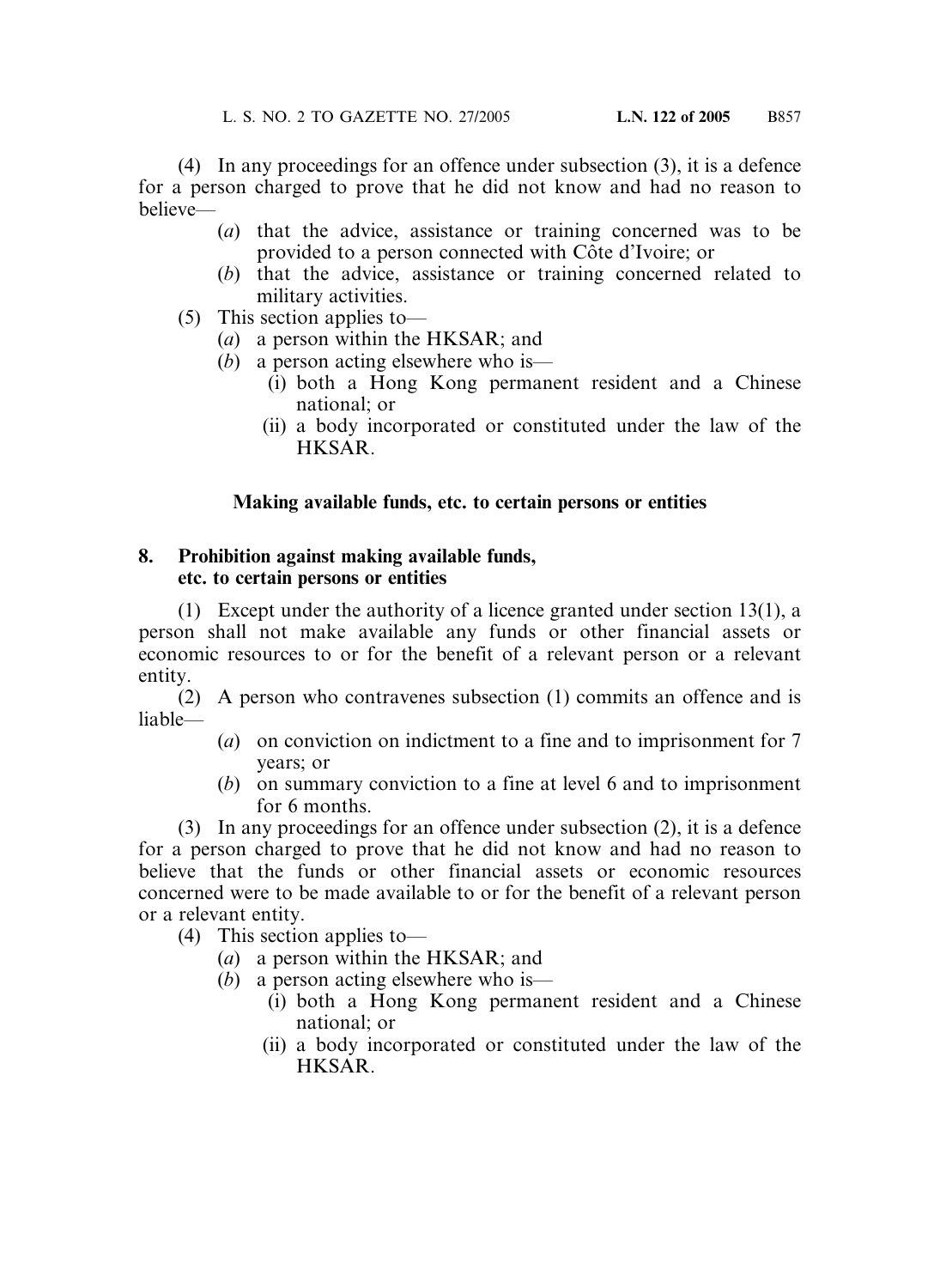#### **Entry into or transit through HKSAR**

#### **9. Prohibition against entry or transit by certain persons**

(1) Subject to the exception in section 10, a specified person shall not enter or transit through the HKSAR.

(2) A person who contravenes subsection (1) commits an offence and is liable on conviction to a fine at level 4 and to imprisonment for 2 years.

(3) This section shall not prohibit a person having the right of abode or the right to land in the HKSAR from entry into the HKSAR.

(4) In this section, "specified person" (指明人士) means a person designated by the Committee, for the purposes of paragraph 9 of Resolution 1572, as a person who constitutes a threat to the peace and national reconciliation process in Côte d'Ivoire, including—

- (*a*) a person who blocks the implementation of the Linas-Marcoussis Agreement and Accra III Agreement;
- (*b*) a person who is responsible for serious violations of human rights and international humanitarian law in Côte d'Ivoire;
- (*c*) a person who incites publicly hatred and violence; and
- (*d*) a person who is determined by the Committee to be in violation of measures imposed by paragraph 7 of Resolution 1572.

#### **10. Exception to prohibition against entry or transit by certain persons**

Section 9 shall not apply if—

- (*a*) the Committee determines that the relevant entry into or transit through the HKSAR is justified on the ground of humanitarian need, including religious obligation; or
- (*b*) the Committee concludes that the relevant entry into or transit through the HKSAR would further the objectives of the resolutions of the Security Council of the United Nations, for peace and national reconciliation in Côte d'Ivoire and stability in the region.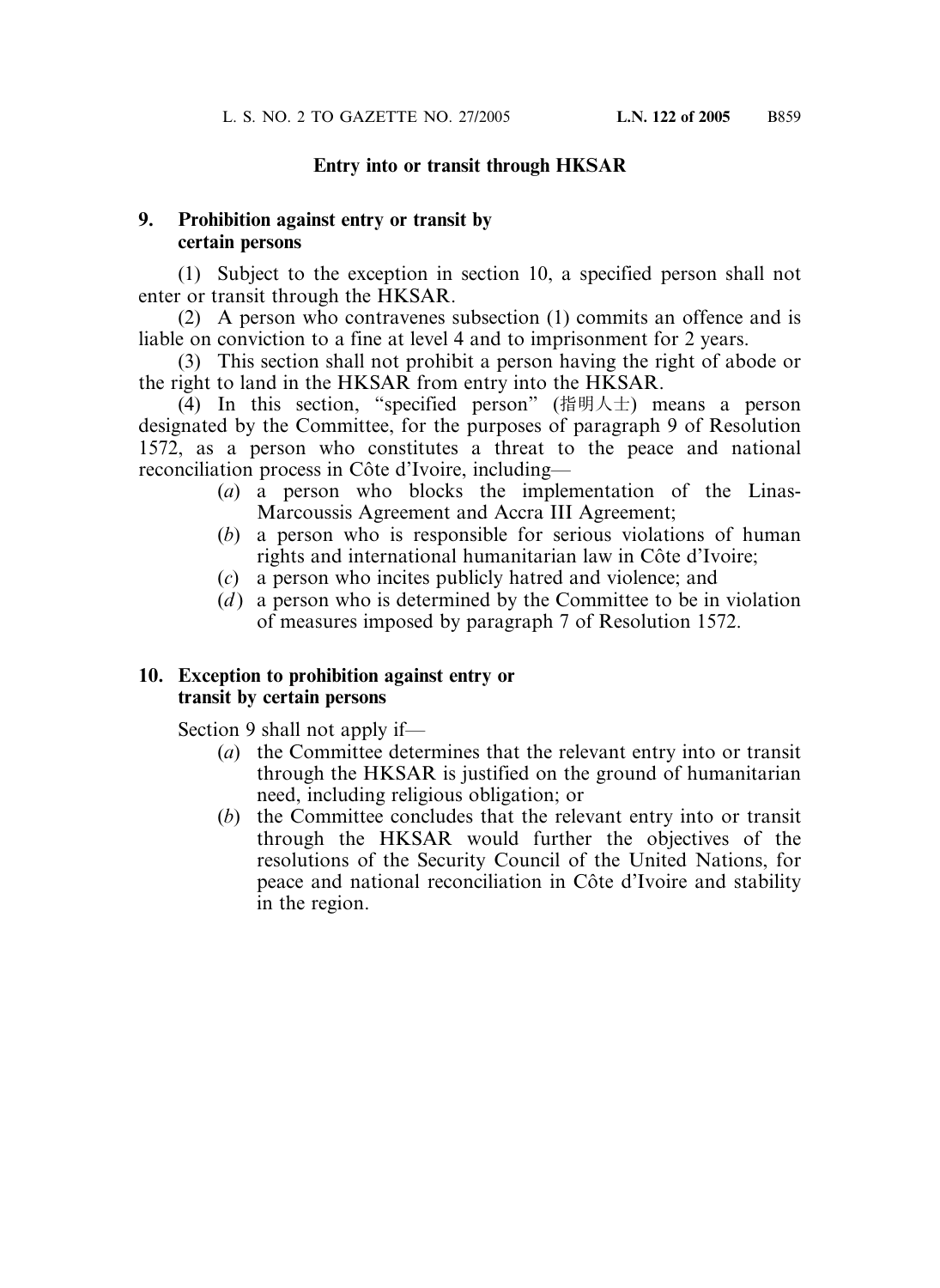#### PART 3

#### LICENCE

#### **11. Licence for supply, delivery or carriage of certain goods**

(1) If it is proved to the satisfaction of the Chief Executive that any one of the requirements in subsection (2) is met, the Chief Executive shall, on application, grant, as appropriate—

- (*a*) a licence for the supply or delivery of prohibited goods, or the doing of an act likely to promote the supply or delivery of prohibited goods—
	- (i) to Côte d'Ivoire;
	- (ii) to, or to the order of, a person connected with Côte d'Ivoire; or
	- (iii) to a destination for the purpose of delivery, directly or indirectly, to Côte d'Ivoire or to, or to the order of, a person connected with Côte d'Ivoire; or
- (*b*) a licence for the carriage of prohibited goods which is, or forms part of, carriage—
	- (i) from a place outside Côte d'Ivoire to a place in Côte d'Ivoire;
	- (ii) to, or to the order of, a person connected with Côte d'Ivoire; or
	- (iii) to a destination for the purpose of delivery, directly or indirectly, to Côte d'Ivoire or to, or to the order of, a person connected with Côte d'Ivoire.
- (2) The requirements referred to in subsection (1) are as follows—
	- (*a*) the prohibited goods are intended solely for the support of or use by the UNOCI and the French forces who support the UNOCI;
	- (*b*) the prohibited goods are non-lethal military equipment intended solely for humanitarian or protective use, as approved in advance by the Committee;
	- (*c*) the prohibited goods are protective clothing, including flak jackets and military helmets, to be temporarily exported to Côte d'Ivoire by the personnel of the United Nations, representatives of the media and humanitarian and development workers and associated personnel, for their personal use only;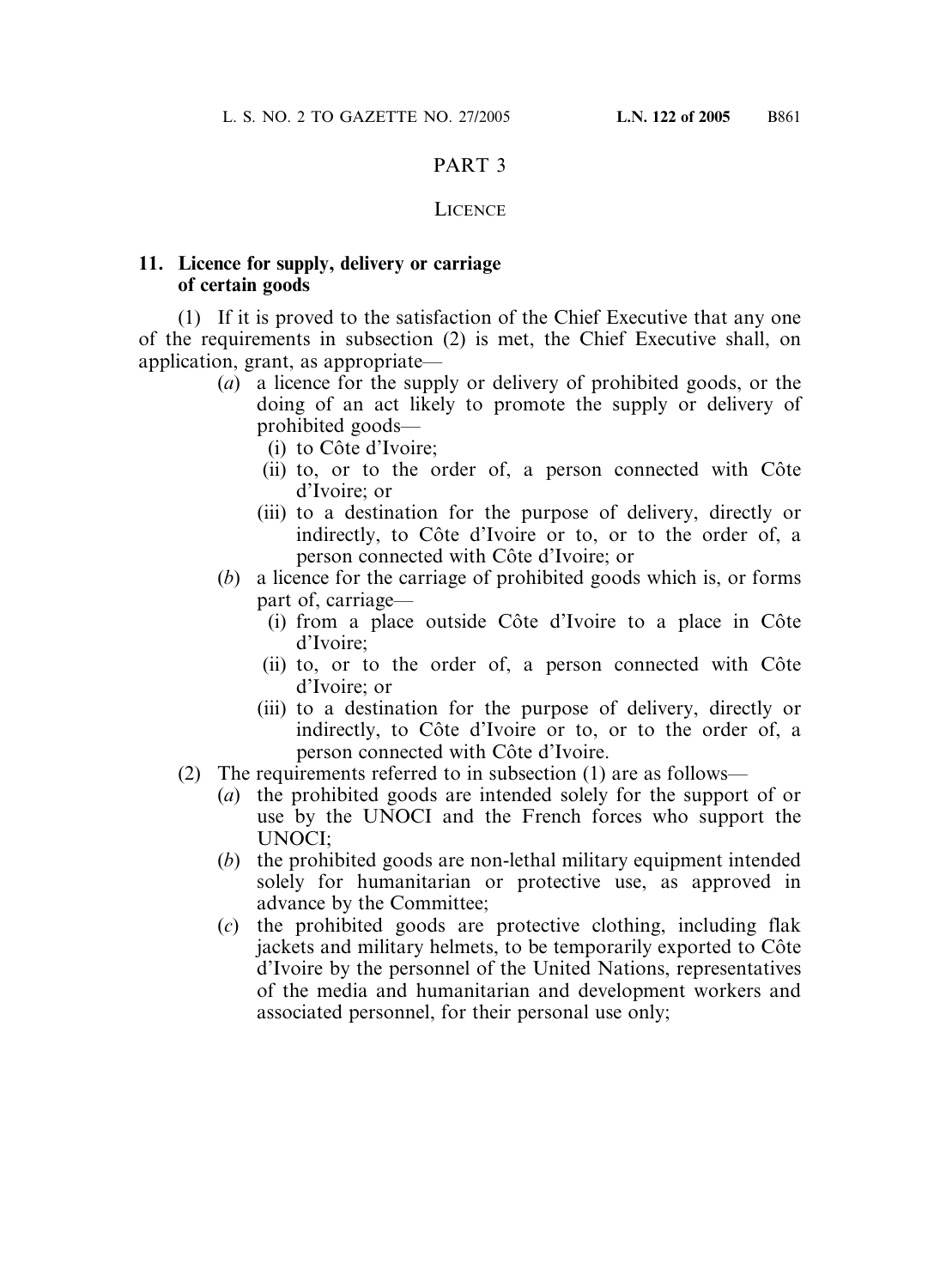- (*d*) the prohibited goods are to be temporarily exported to Côte d'Ivoire to the forces of a State which is taking action, in accordance with the international law, solely and directly to facilitate the evacuation of its nationals and those for whom it has consular responsibility in Côte d'Ivoire, and the Committee has been notified in advance of the supply of the goods;
- (*e*) the prohibited goods are intended solely for the support of or use in the process of restructuring defence and security forces pursuant to subparagraph (*f*) of paragraph 3 of the Linas-Marcoussis Agreement, as approved in advance by the Committee.

#### **12. Licence for provision of certain assistance or training**

(1) If it is proved to the satisfaction of the Chief Executive that any one of the requirements in subsection (3) is met, the Chief Executive shall, on application, grant a licence for the provision to a person connected with Côte d'Ivoire of assistance related to military activities.

(2) If it is proved to the satisfaction of the Chief Executive that any one of the requirements in subsection (4) is met, the Chief Executive shall, on application, grant a licence for the provision to a person connected with Côte d'Ivoire of training related to military activities.

- (3) The requirements referred to in subsection (1) are as follows—
	- (*a*) the assistance is technical assistance intended solely for the support of or use by the UNOCI and the French forces who support the UNOCI;
	- (*b*) the assistance is technical assistance related to the supply of nonlethal military equipment intended solely for humanitarian or protective use, as approved in advance by the Committee;
	- (*c*) the assistance is technical assistance intended solely for the support of or use in the process of restructuring defence and security forces pursuant to subparagraph (*f*) of paragraph 3 of the Linas-Marcoussis Agreement, as approved in advance by the Committee.
- (4) The requirements referred to in subsection (2) are as follows—
	- (*a*) the training is technical training related to the supply of nonlethal military equipment intended solely for humanitarian or protective use, as approved in advance by the Committee;
	- (*b*) the training is technical training intended solely for the support of or use in the process of restructuring defence and security forces pursuant to subparagraph (*f*) of paragraph 3 of the Linas-Marcoussis Agreement, as approved in advance by the Committee.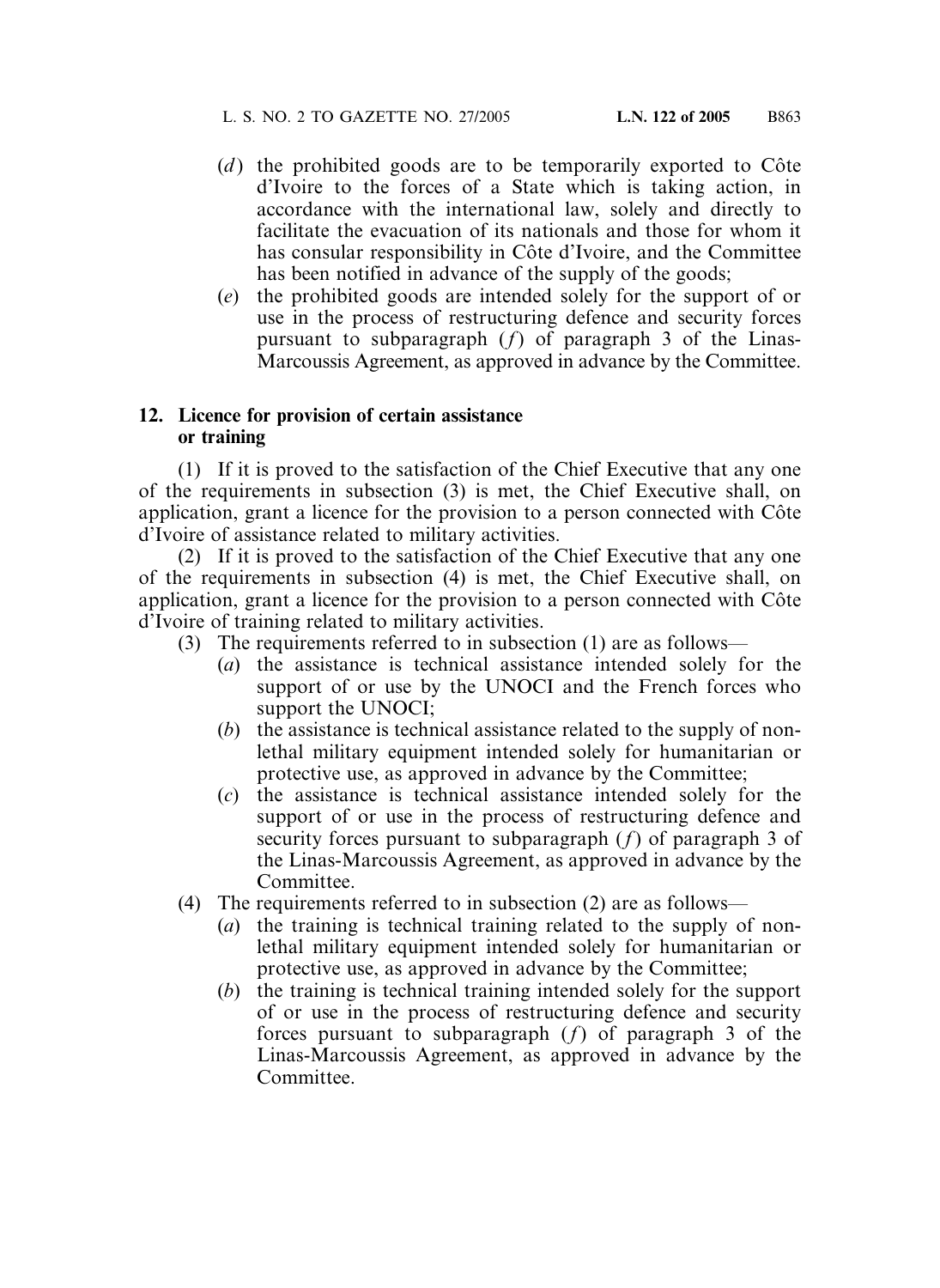#### **13. Licence for making available funds, etc. to certain persons or entities**

(1) If it is proved to the satisfaction of the Chief Executive that any one of the requirements in subsection (2) is met, the Chief Executive shall, on application, grant a licence for making available funds or other financial assets or economic resources to or for the benefit of a relevant person or a relevant entity.

- (2) The requirements referred to in subsection (1) are as follows—
	- (*a*) the funds or other financial assets or economic resources have been determined by the Chief Executive to be—
		- (i) necessary for basic expenses, including payment for foodstuffs, rents, mortgages, medicines and medical treatments, taxes, insurance premiums, and public utility charges; or
		- (ii) exclusively for payment of reasonable professional fees or reimbursement of incurred expenses associated with the provision of legal services,

and the Committee has been notified by the Chief Executive of the intention to authorize, where appropriate, access to such funds or other financial assets or economic resources, and the Committee has not made a negative decision within 2 working days of such notification;

- (*b*) the funds or other financial assets or economic resources have been determined by the Chief Executive to be necessary for extraordinary expenses, and the Committee has been notified by the Chief Executive of the determination, and the Committee has approved the determination;
- (*c*) the funds or other financial assets or economic resources have been determined by the Chief Executive to be the subject of a judicial, administrative or arbitral lien or judgment, and the lien or judgment—
	- (i) was entered prior to 15 November 2004;
	- (ii) is not for the benefit of a relevant person or a relevant entity; and

(iii) has been notified by the Chief Executive to the Committee.

(3) A licence granted by the Chief Executive under subsection (1), on his being satisfied that the requirements in subsection  $(2)(c)$  are met, shall only authorize that the funds or other financial assets or economic resources be used to satisfy the relevant lien or judgment.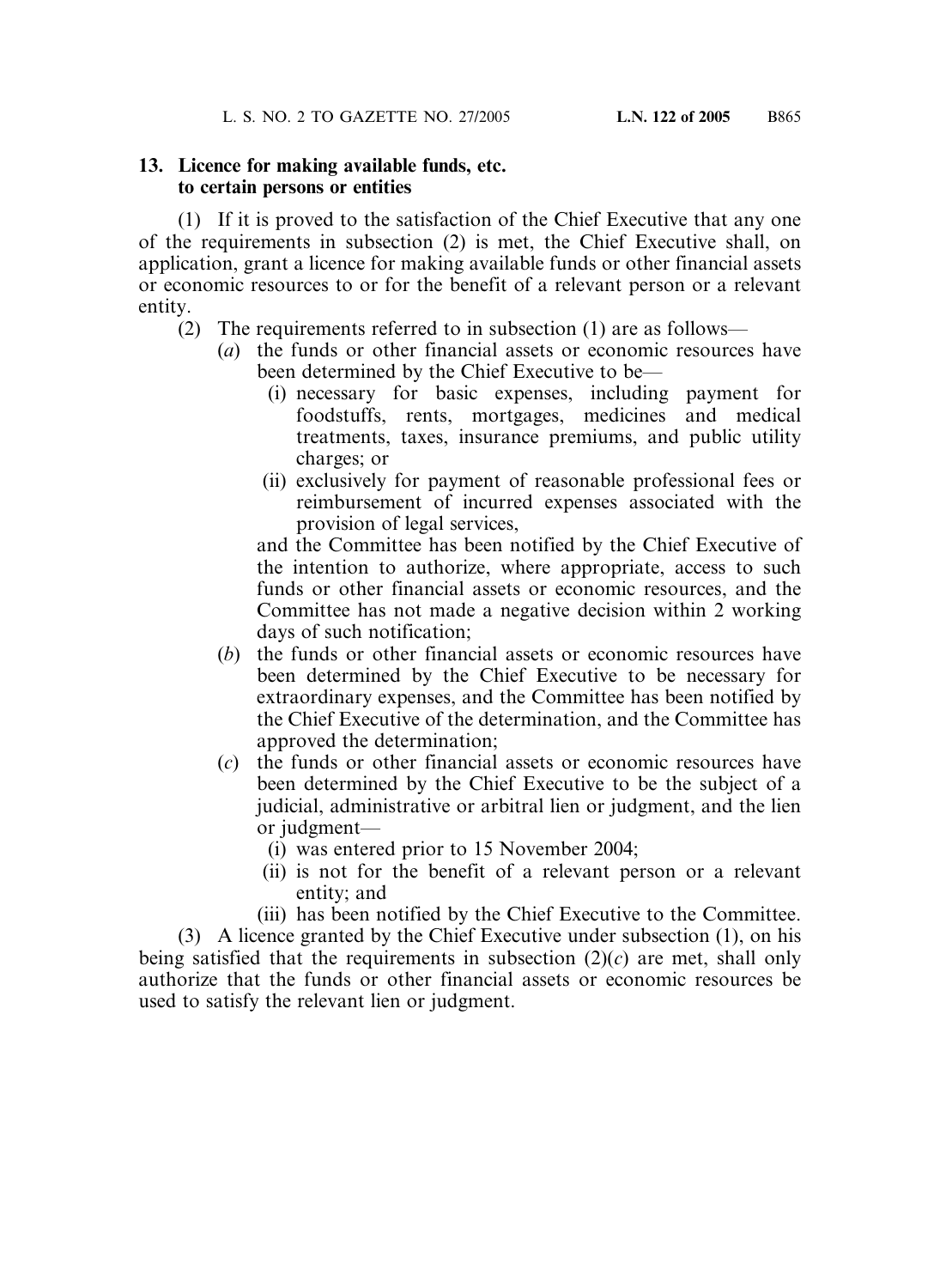#### **14. Provision of false information or documents for purpose of obtaining licences**

(1) If, for the purpose of obtaining a licence, a person makes any statement or provides or produces any information or document that he knows to be false in a material particular, that person commits an offence and is liable—

- (*a*) on conviction on indictment to a fine and to imprisonment for 2 years; or
- (*b*) on summary conviction to a fine at level 6 and to imprisonment for 6 months.

(2) If, for the purpose of obtaining a licence, a person recklessly makes any statement or provides or produces any information or document that is false in a material particular, that person commits an offence and is liable—

- (*a*) on conviction on indictment to a fine and to imprisonment for 2 years; or
- (*b*) on summary conviction to a fine at level 6 and to imprisonment for 6 months.

## PART 4

#### THINGS DONE OUTSIDE HKSAR

#### **15. Licence or permission granted by authorities of places outside HKSAR**

(1) If the circumstances described in subsection (2) apply, a provision of this Regulation which prohibits the doing of a thing except under the authority of a licence shall not have effect in relation to any such thing done in a place outside the HKSAR by—

- (*a*) a person who is ordinarily resident in that place; or
- (*b*) a body corporate incorporated or constituted under the law of that place.

(2) For the purposes of subsection (1), the circumstances are that the thing is done under the authority of a licence or with permission granted, in accordance with any law in force in that place outside the HKSAR (being a law substantially corresponding to the relevant provision of this Regulation), by the authority competent in that behalf under that law.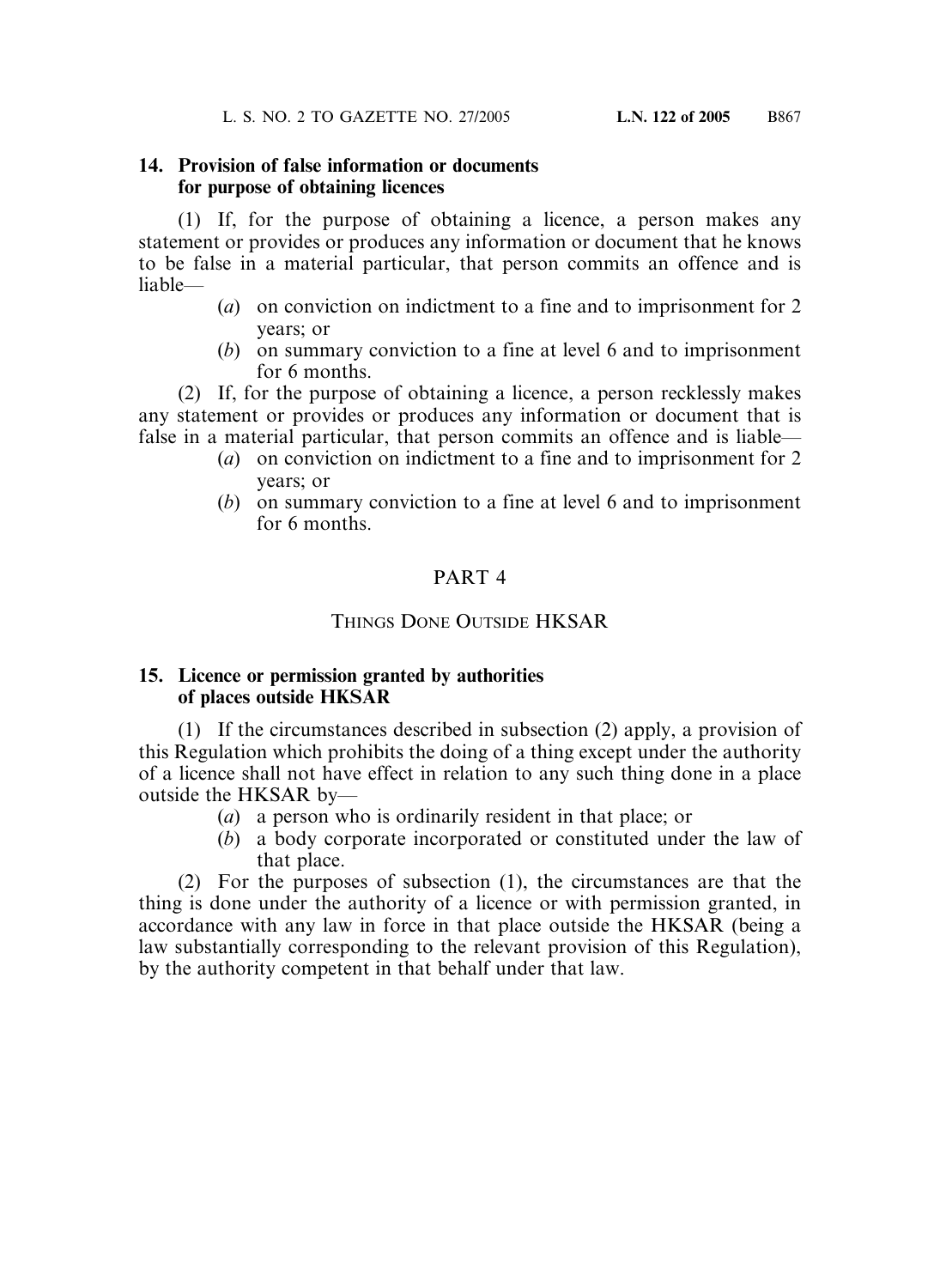## PART 5

#### ENFORCEMENT OF REGULATION

#### **Investigation, etc. of suspected ships**

#### **16. Investigation of suspected ships**

(1) If an authorized officer has reason to suspect that a ship to which sections 5 and 6 apply has been, is being or is about to be used in contravention of section 5(1), he may—

- (*a*) either alone or accompanied and assisted by any person acting under his authority, board the ship and search it and, for that purpose, use or authorize the use of reasonable force; and
- (*b*) request the master or charterer of the ship to provide such information relating to the ship and its cargo, and produce for his inspection such documents so relating and such cargo carried on it, as he may specify.

(2) If an authorized officer has reason to suspect that a ship is being or is about to be used in contravention of section 5(1), he may (either there and then or on consideration of any information provided or document or cargo produced in response to a request made under subsection  $(1)(b)$ , with a view to preventing the commission, or the continued commission, of such a contravention or in order that enquiries may be pursued, do one or more of the following—

- (*a*) direct the master or charterer of the ship to refrain, except with the consent of an authorized officer, from landing at any port specified by the authorized officer any part of the ship's cargo that is so specified;
- (*b*) request the master or charterer of the ship to take one or more of the following steps—
	- (i) to cause the ship, including any of its cargo, not to proceed with the voyage on which the ship is then engaged or about to be engaged until the master or charterer is notified by an authorized officer that the ship and its cargo may so proceed;
	- (ii) (if the ship is in the HKSAR) to cause the ship and any of its cargo to remain in the HKSAR until the master or charterer is notified by an authorized officer that the ship and its cargo may depart;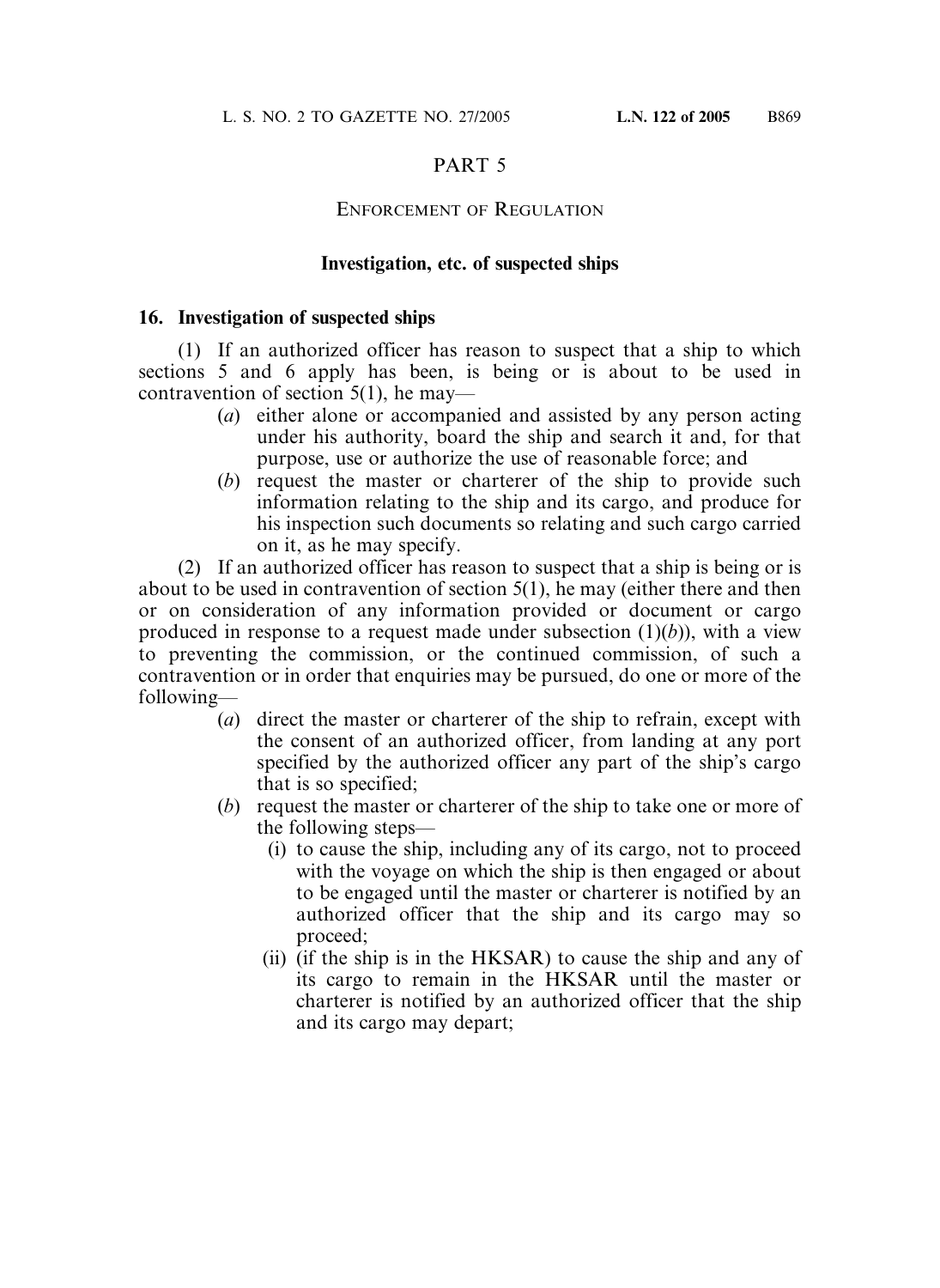- (iii) (if the ship is in any other place) to take the ship and any of its cargo to such port as is specified by an authorized officer, and to cause the ship and its cargo to remain in that place until the master or charterer is notified by an authorized officer that the ship and its cargo may depart;
- (iv) to take the ship and any of its cargo to such other destination as may be specified by an authorized officer in agreement with the master or charterer.

(3) A power conferred by this section to request the provision of any information or the production of any document or cargo for inspection includes a power to—

- (*a*) specify whether the information should be provided orally or in writing and in what form; and
- (*b*) specify the time by which and the place in which the information should be provided or the document or cargo should be produced for inspection.

#### **17. Offences by master or charterer of ship**

(1) If a master or charterer of a ship disobeys any direction given under section  $16(2)(a)$ , or, without reasonable excuse, refuses or fails to comply with a request made under section  $16(1)(b)$  or  $(2)(b)$  within the time specified by an authorized officer or, if no time is specified, within a reasonable time, the master or charterer commits an offence and is liable on conviction to a fine at level 6 and to imprisonment for 6 months.

(2) If a master or charterer of a ship, in response to a request made under section  $16(1)(b)$  or  $(2)(b)$ , provides or produces to an authorized officer any information, explanation or document that he knows to be false in a material particular, or recklessly provides or produces to an authorized officer any information, explanation or document that is false in a material particular, the master or charterer commits an offence and is liable on conviction to a fine at level 6 and to imprisonment for 6 months.

#### **18. Power of authorized officers to enter and detain ships**

(1) Without prejudice to section 17, if an authorized officer has reason to suspect that a request that has been made under section 16(2)(*b*) may not be complied with, he may take such steps as appear to him to be necessary to secure compliance with that request and, without prejudice to the generality of the foregoing, may for that purpose—

(*a*) enter, or authorize the entry on, any land and the ship concerned;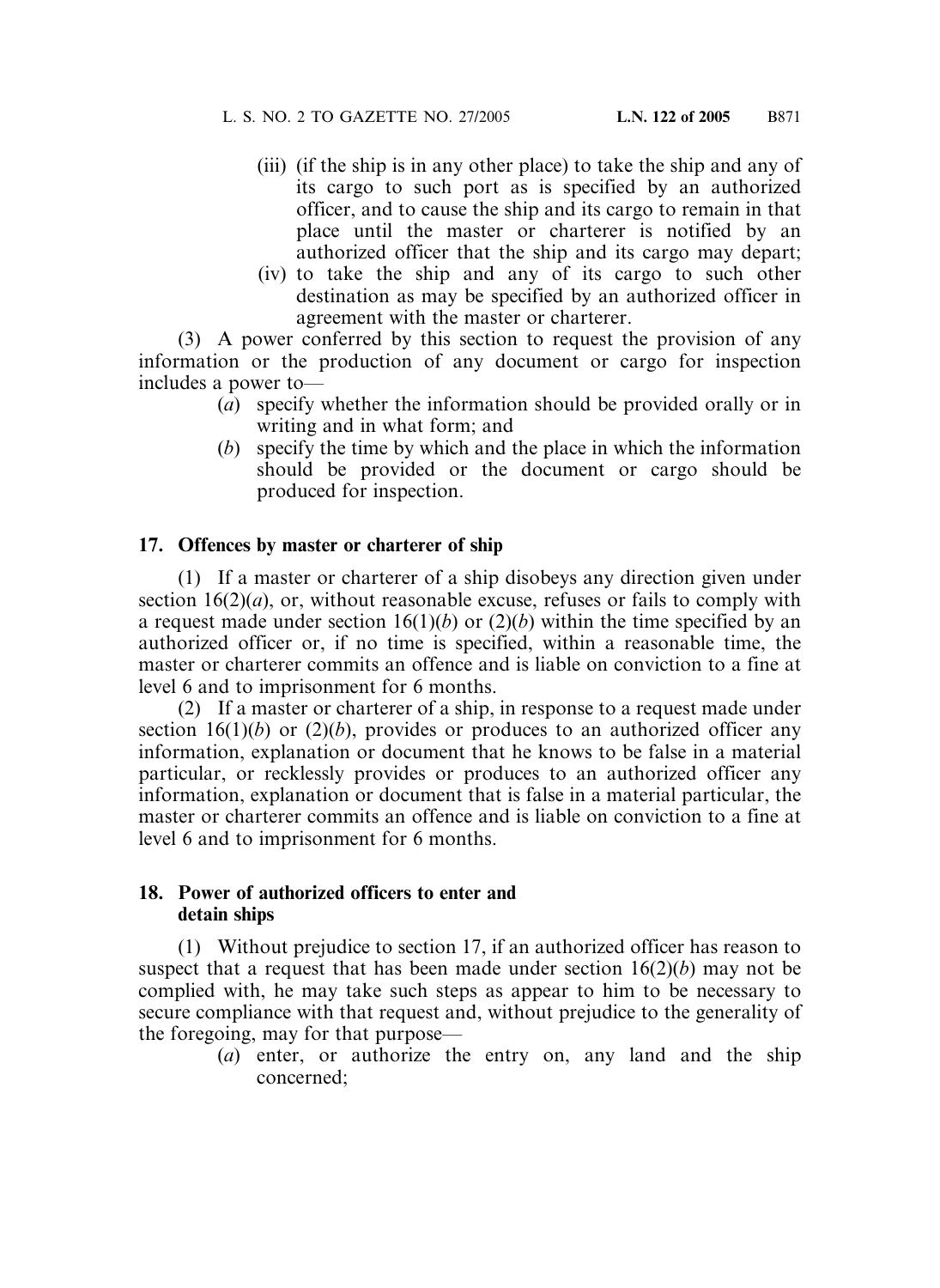- (*b*) detain, or authorize the detention of, that ship and any of its cargo; and
- (*c*) use, or authorize the use of, reasonable force.

(2) Subject to subsection (3), subsection (1) does not authorize the detention of any ship for more than 12 hours.

(3) The Chief Secretary for Administration may, by order in writing under his hand, authorize the detention of a ship referred to in subsection (1) for further periods of not more than 12 hours each, and any such order shall state the times from which and for which the order shall be effective.

#### **19. Sections 16, 17 and 18 not to prejudice other laws**

Sections 16, 17 and 18 do not operate so as to prejudice any other law conferring powers or imposing restrictions or enabling restrictions to be imposed in respect of a ship.

#### **Investigation, etc. of suspected aircraft**

#### **20. Investigation of suspected aircraft**

(1) If an authorized officer has reason to suspect that an aircraft to which sections 5 and 6 apply has been, is being or is about to be used in contravention of section  $5(1)$ , he may—

- (*a*) either alone or accompanied and assisted by any person acting under his authority, board the aircraft and search it and, for that purpose, use or authorize the use of reasonable force; and
- (*b*) request the charterer, operator or commander of the aircraft, or all of them, to provide such information relating to the aircraft and its cargo, and produce for his inspection such documents so relating and such cargo carried on it, as he may specify.

(2) If the aircraft referred to in subsection (1) is in the HKSAR, an authorized officer may (either there and then or on consideration of any information provided or document or cargo produced in response to a request made under subsection (1)(*b*)) further request the charterer, operator or commander, or all of them, to cause the aircraft and any of its cargo to remain in the HKSAR until the charterer, operator or commander is, or (if the further request is made to all of them) all of them are, notified by an authorized officer that the aircraft and its cargo may depart.

(3) A power conferred by this section to request the provision of any information or the production of any document or cargo for inspection includes a power to—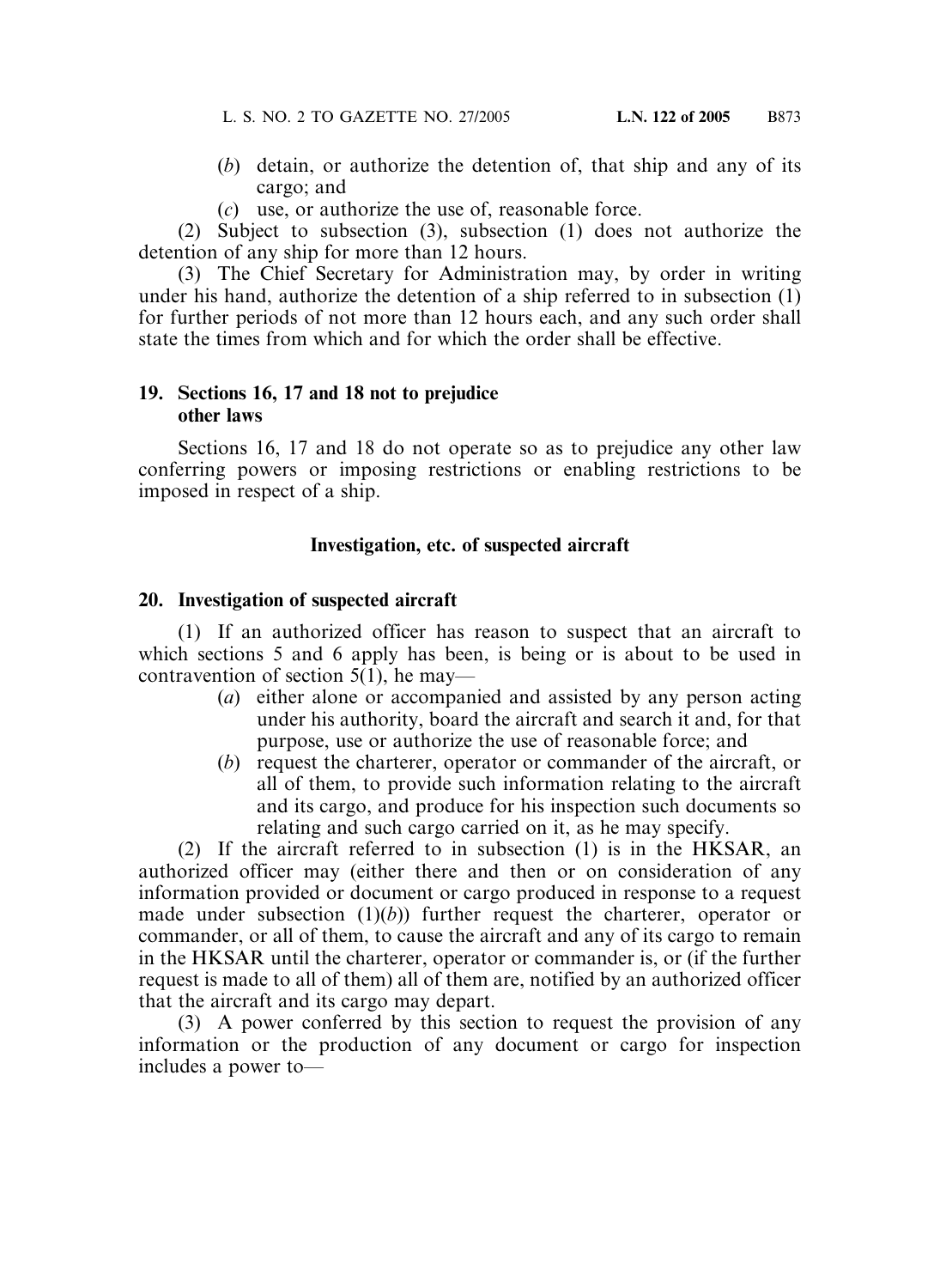- (*a*) specify whether the information should be provided orally or in writing and in what form; and
- (*b*) specify the time by which and the place in which the information should be provided or the document or cargo should be produced for inspection.

#### **21. Offences by charterer, operator or commander of aircraft**

(1) If a charterer, operator or commander of an aircraft, without reasonable excuse, refuses or fails to comply with a request made under section  $20(1)(b)$  or (2) within the time specified by an authorized officer or, if no time is specified, within a reasonable time, the charterer, operator or commander commits an offence and is liable on conviction to a fine at level 6 and to imprisonment for 6 months.

(2) If a charterer, operator or commander of an aircraft, in response to a request made under section  $20(1)(b)$  or (2), provides or produces to an authorized officer any information, explanation or document that he knows to be false in a material particular, or recklessly provides or produces to an authorized officer any information, explanation or document that is false in a material particular, the charterer, operator or commander commits an offence and is liable on conviction to a fine at level 6 and to imprisonment for 6 months.

#### **22. Power of authorized officers to enter and detain aircraft**

(1) Without prejudice to section 21, if an authorized officer has reason to suspect that a request that has been made under section 20(2) may not be complied with, he may take such steps as appear to him to be necessary to secure compliance with that request and, without prejudice to the generality of the foregoing, may for that purpose—

- (*a*) enter, or authorize the entry on, any land and the aircraft concerned;
- (*b*) detain, or authorize the detention of, that aircraft and any of its cargo; and
- (*c*) use, or authorize the use of, reasonable force.

(2) Subject to subsection (3), subsection (1) does not authorize the detention of any aircraft for more than 6 hours.

(3) The Chief Secretary for Administration may, by order in writing under his hand, authorize the detention of an aircraft referred to in subsection (1) for further periods of not more than 6 hours each, and any such order shall state the times from which and for which the order shall be effective.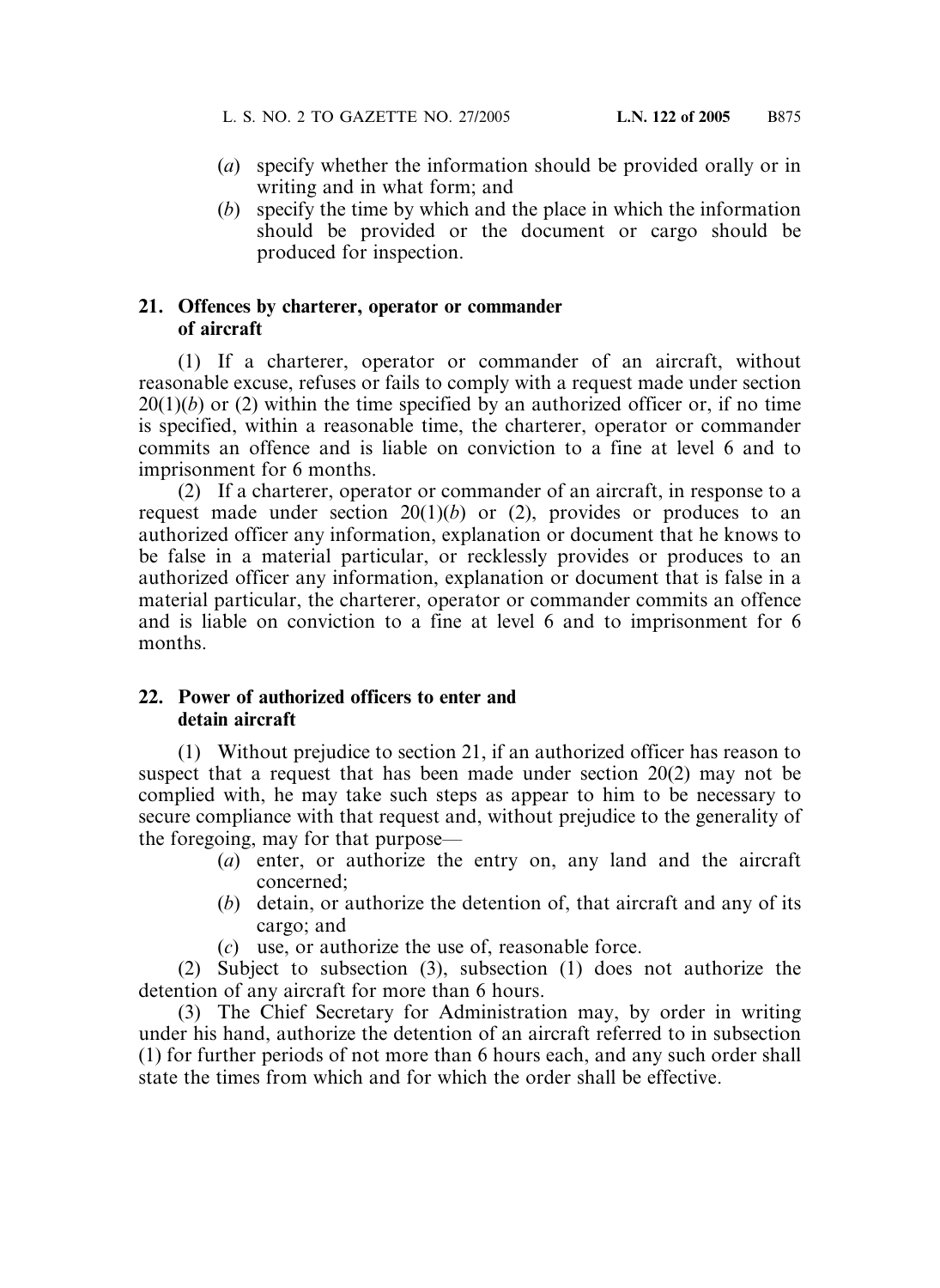#### **23. Sections 20, 21 and 22 not to prejudice other laws**

Sections 20, 21 and 22 do not operate so as to prejudice any other law conferring powers or imposing restrictions or enabling restrictions to be imposed in respect of an aircraft.

#### **Investigation, etc. of suspected vehicles**

#### **24. Investigation of suspected vehicles**

(1) If an authorized officer has reason to suspect that a vehicle within the HKSAR has been, is being or is about to be used in contravention of section 5(1), he may—

- (*a*) either alone or accompanied and assisted by any person acting under his authority, board the vehicle and search it and, for that purpose, use or authorize the use of reasonable force;
- (*b*) request the operator or driver of the vehicle to provide such information relating to the vehicle and any article carried on it, and produce for his inspection such documents so relating and such articles carried on it, as he may specify; and
- (*c*) (either there and then or on consideration of any information provided or document or article produced in response to a request made under paragraph (*b*)) further request the operator or driver to take the vehicle and any article carried on it to such place as is specified by an authorized officer, and to cause the vehicle and the article to remain in that place until the operator or driver is notified by an authorized officer that the vehicle and the article may depart.

(2) A power conferred by this section to request the provision of any information or the production of any document or article for inspection includes a power to—

- (*a*) specify whether the information should be provided orally or in writing and in what form; and
- (*b*) specify the time by which and the place in which the information should be provided or the document or article should be produced for inspection.

#### **25. Offences by operator or driver of vehicle**

(1) If an operator or driver of a vehicle, without reasonable excuse, refuses or fails to comply with a request made under section 24(1)(*b*) or (*c*) within the time specified by an authorized officer or, if no time is specified, within a reasonable time, the operator or driver commits an offence and is liable on conviction to a fine at level 6 and to imprisonment for 6 months.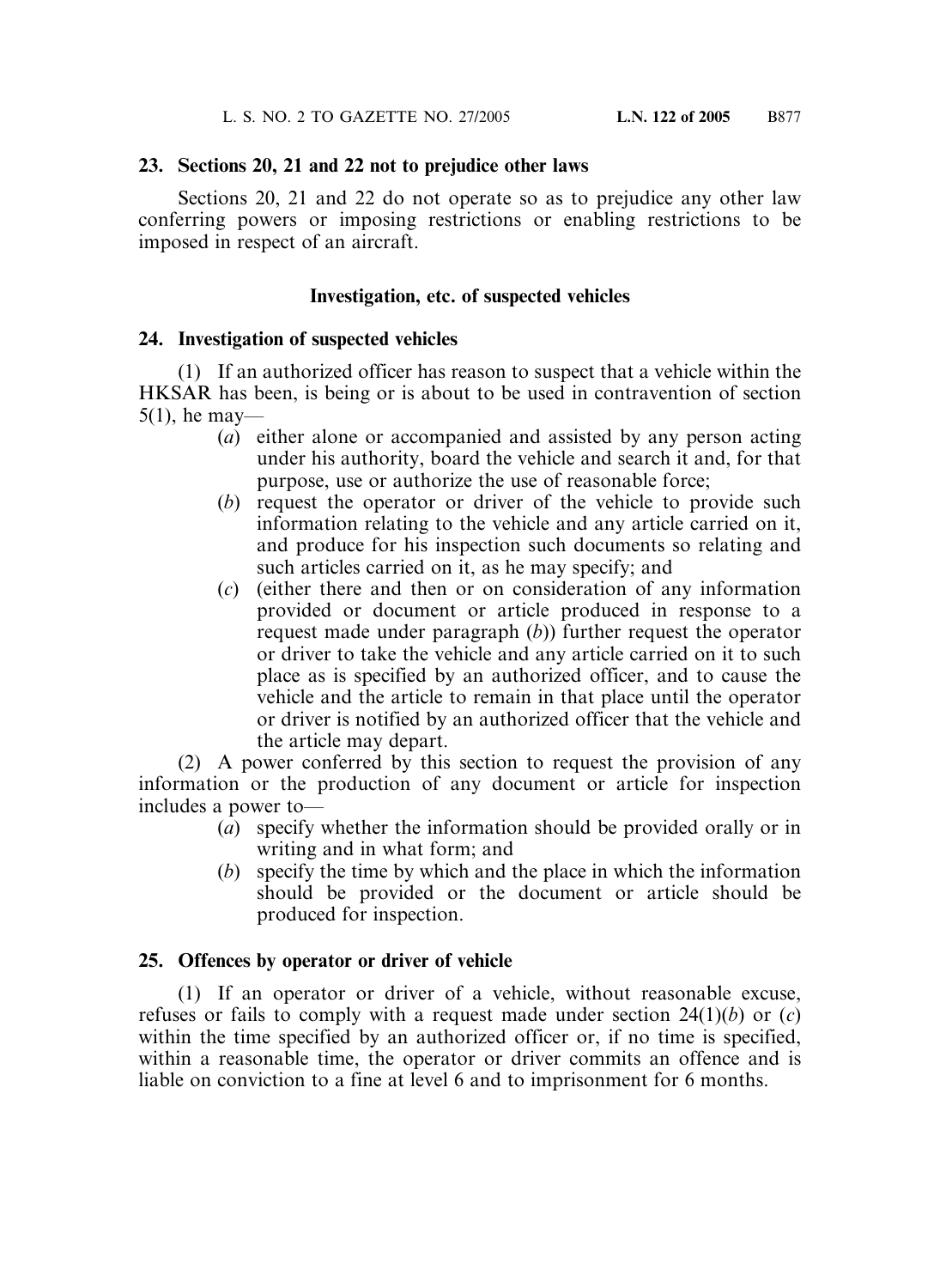(2) If an operator or driver of a vehicle, in response to a request made under section 24(1)(*b*) or (*c*), provides or produces to an authorized officer any information, explanation or document that he knows to be false in a material particular, or recklessly provides or produces to an authorized officer any information, explanation or document that is false in a material particular, the operator or driver commits an offence and is liable on conviction to a fine at level 6 and to imprisonment for 6 months.

#### **26. Power of authorized officers to enter and detain vehicles**

(1) Without prejudice to section 25, if an authorized officer has reason to suspect that a request that has been made under section  $24(1)(c)$  may not be complied with, he may take such steps as appear to him to be necessary to secure compliance with that request and, without prejudice to the generality of the foregoing, may for that purpose—

- (*a*) enter, or authorize the entry on, any land and enter, or authorize the entry into, the vehicle concerned;
- (*b*) detain, or authorize the detention of, that vehicle and any article carried on it; and
- (*c*) use, or authorize the use of, reasonable force.

(2) Subject to subsection (3), subsection (1) does not authorize the detention of any vehicle for more than 12 hours.

(3) The Commissioner may, by order in writing under his hand, authorize the detention of a vehicle referred to in subsection (1) for further periods of not more than 12 hours each, and any such order shall state the times from which and for which the order shall be effective.

#### **27. Sections 24, 25 and 26 not to prejudice other laws**

Sections 24, 25 and 26 do not operate so as to prejudice any other law conferring powers or imposing restrictions or enabling restrictions to be imposed in respect of a vehicle.

#### **Proof of identity**

#### **28. Production of proof of identity**

Before or on exercising a power conferred by section 16, 18, 20, 22, 24 or 26, an authorized officer shall, if requested so to do, produce evidence of his identity.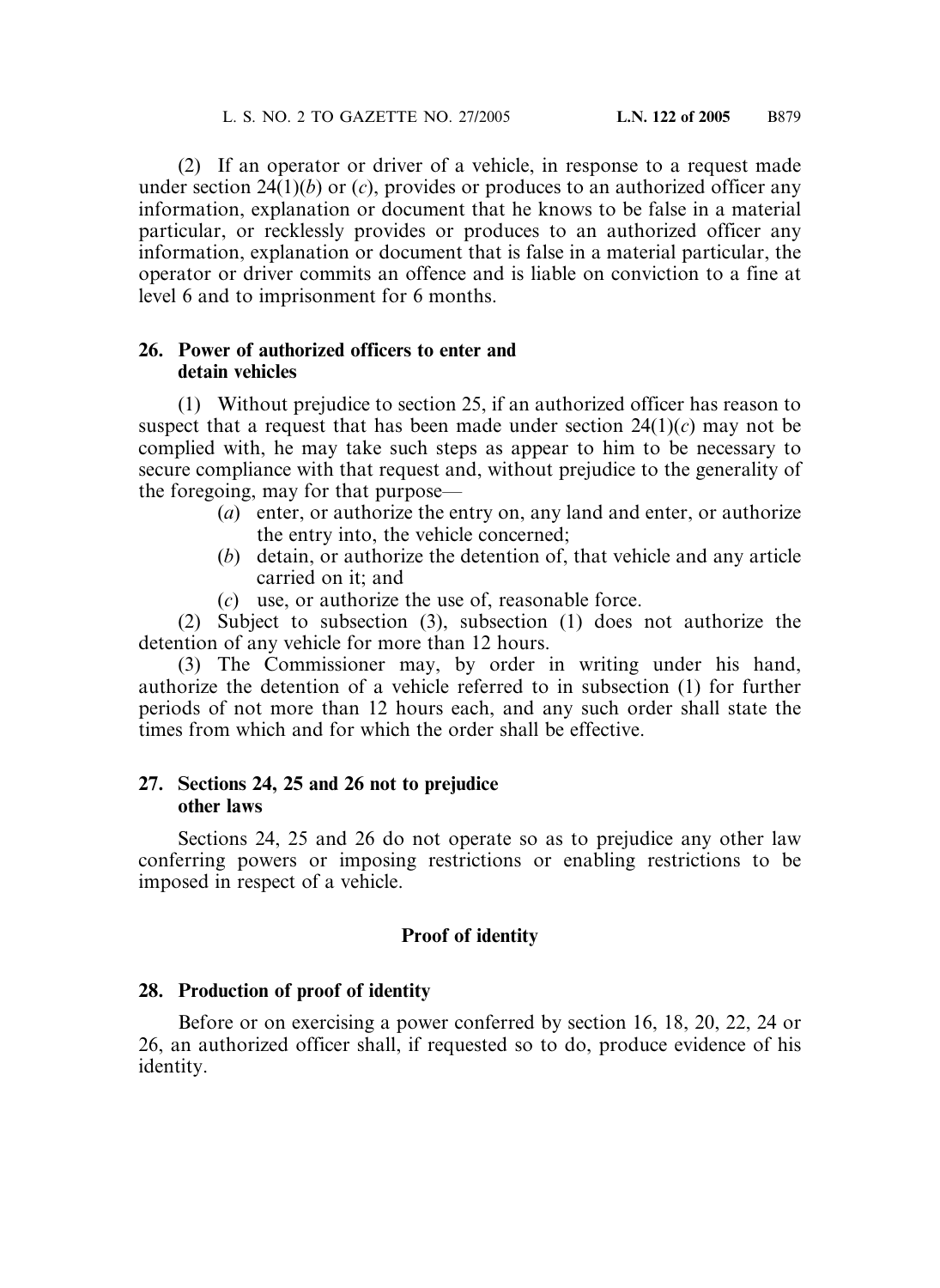#### PART 6

#### **EVIDENCE**

#### **29. Power of magistrate or judge to grant warrant**

(1) A magistrate or judge may grant a warrant if he is satisfied by information on oath given by an authorized officer that there are reasonable grounds for suspecting that—

- (*a*) an offence under this Regulation has been committed or is being committed; and
- (*b*) there is on any premises specified in the information, or on any ship, aircraft or vehicle so specified, evidence in relation to the commission of the offence.

(2) A warrant granted under subsection (1) may authorize any authorized officer, together with any other person named in the warrant, to enter the premises specified in the information or any premises on which the ship, aircraft or vehicle so specified may be, at any time within one month from the date of the warrant, and to search the premises, ship, aircraft or vehicle.

(3) A person authorized by a warrant to search any premises, ship, aircraft or vehicle may exercise any or all of the following powers—

- (*a*) to search any person who is found on, or whom he has reasonable grounds to believe to have recently left or to be about to enter, the premises, ship, aircraft or vehicle;
- (*b*) to seize and detain any document or article found on the premises, ship, aircraft or vehicle or on such person that he has reasonable grounds to believe to be evidence in relation to the commission of an offence under this Regulation;
- (*c*) to take in relation to any such document or article any other steps that may appear necessary for preserving the document or article seized and preventing interference with it.

(4) A person may only be searched under this section by a person who is of the same sex.

(5) If a person is empowered under this section to enter any premises, ship, aircraft or vehicle, he may use such force as is reasonably necessary for that purpose.

#### **30. Detention of documents or articles seized**

(1) Subject to subsection (2), any document or article seized under section 29(3) may not be detained for a period of more than 3 months.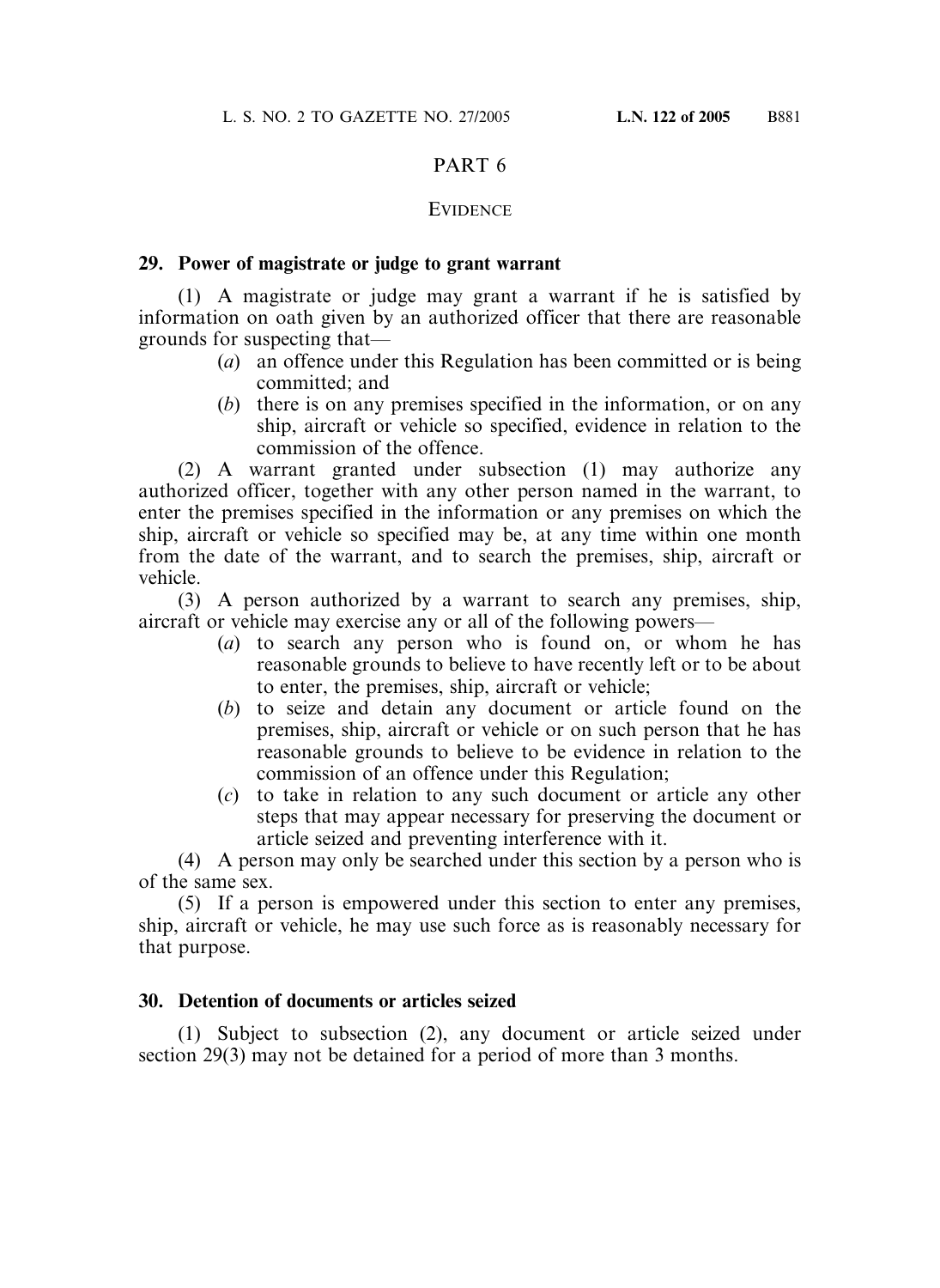(2) If the document or article is relevant to an offence under this Regulation, and proceedings for the offence have begun, the document or article may be detained until the completion of those proceedings.

## PART 7

#### DISCLOSURE OF INFORMATION OR DOCUMENTS

#### **31. Disclosure of information or documents**

(1) Any information or document provided, produced or seized in pursuance of this Regulation may be disclosed only if—

- (*a*) the person who provided or produced the information or document or the person from whom the document was seized has given consent to the disclosure;
- (*b*) the information or document is disclosed to a person who would have been empowered under this Regulation to request that it be provided or produced;
- (*c*) the information or document is disclosed on the authority of the Chief Executive, subject to the information or document being transmitted through and with the approval of the instructing authority, to any organ of the United Nations or to any person in the service of the United Nations or to the Government of any place outside the People's Republic of China for the purpose of assisting the United Nations or that Government in securing compliance with or detecting evasion of measures in relation to Côte d'Ivoire decided on by the Security Council of the United Nations; or
- (*d*) the information or document is disclosed with a view to the institution of, or otherwise for the purposes of, any proceedings for an offence under this Regulation.
- (2) For the purposes of subsection  $(1)(a)$ 
	- (*a*) a person may not give consent to the disclosure if he has obtained the information or possessed the document only in his capacity as servant or agent of another person; and
	- (*b*) a person may give consent to the disclosure if he is entitled to the information or to the possession of the document in his own right.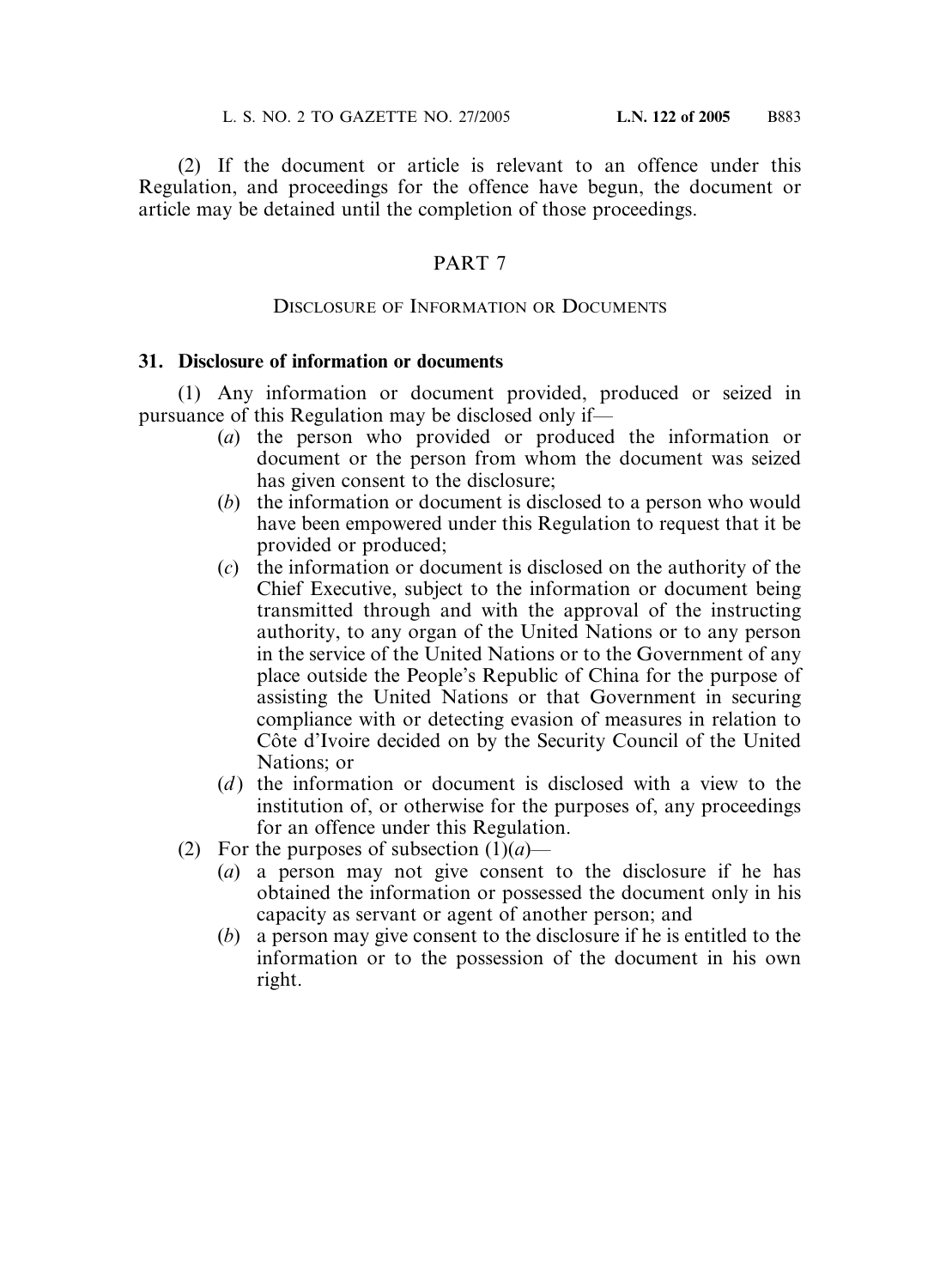#### PART 8

#### OTHER OFFENCES AND MISCELLANEOUS MATTERS

#### **32. Liability of person other than principal offender**

(1) Where the person convicted of an offence under this Regulation is a body corporate and it is proved that the offence was committed with the consent or connivance of, or was attributable to any neglect on the part of, any director, manager, secretary or other similar officer of the body corporate, the director, manager, secretary or other similar officer shall be guilty of the like offence.

(2) Where the person convicted of an offence under this Regulation is a firm and it is proved that the offence was committed with the consent or connivance of, or was attributable to any neglect on the part of, any partner in the firm or any person concerned in the management of the firm, the partner or the person concerned in the management of the firm shall be guilty of the like offence.

#### **33. Offences in relation to obstruction of authorized persons, etc.**

A person who obstructs another person (including a person acting under the authority of an authorized officer) in the exercise of his powers under this Regulation commits an offence and is liable on conviction to a fine at level 6 and to imprisonment for 6 months.

#### **34. Offences in relation to evasion of this Regulation**

A person who destroys, mutilates, defaces, secretes or removes any document or article with intent to evade any of the provisions of this Regulation commits an offence and is liable—

- (*a*) on conviction on indictment to a fine and to imprisonment for 2 years; or
- (*b*) on summary conviction to a fine at level 6 and to imprisonment for 6 months.

#### **35. Proceedings to be instituted**

(1) Proceedings for an offence under this Regulation may only be instituted by or with the consent of the Secretary for Justice.

(2) Summary proceedings for an offence under this Regulation, being an offence alleged to have been committed outside the HKSAR, may be commenced at any time not later than 12 months from the date on which the person charged first enters the HKSAR after committing the offence.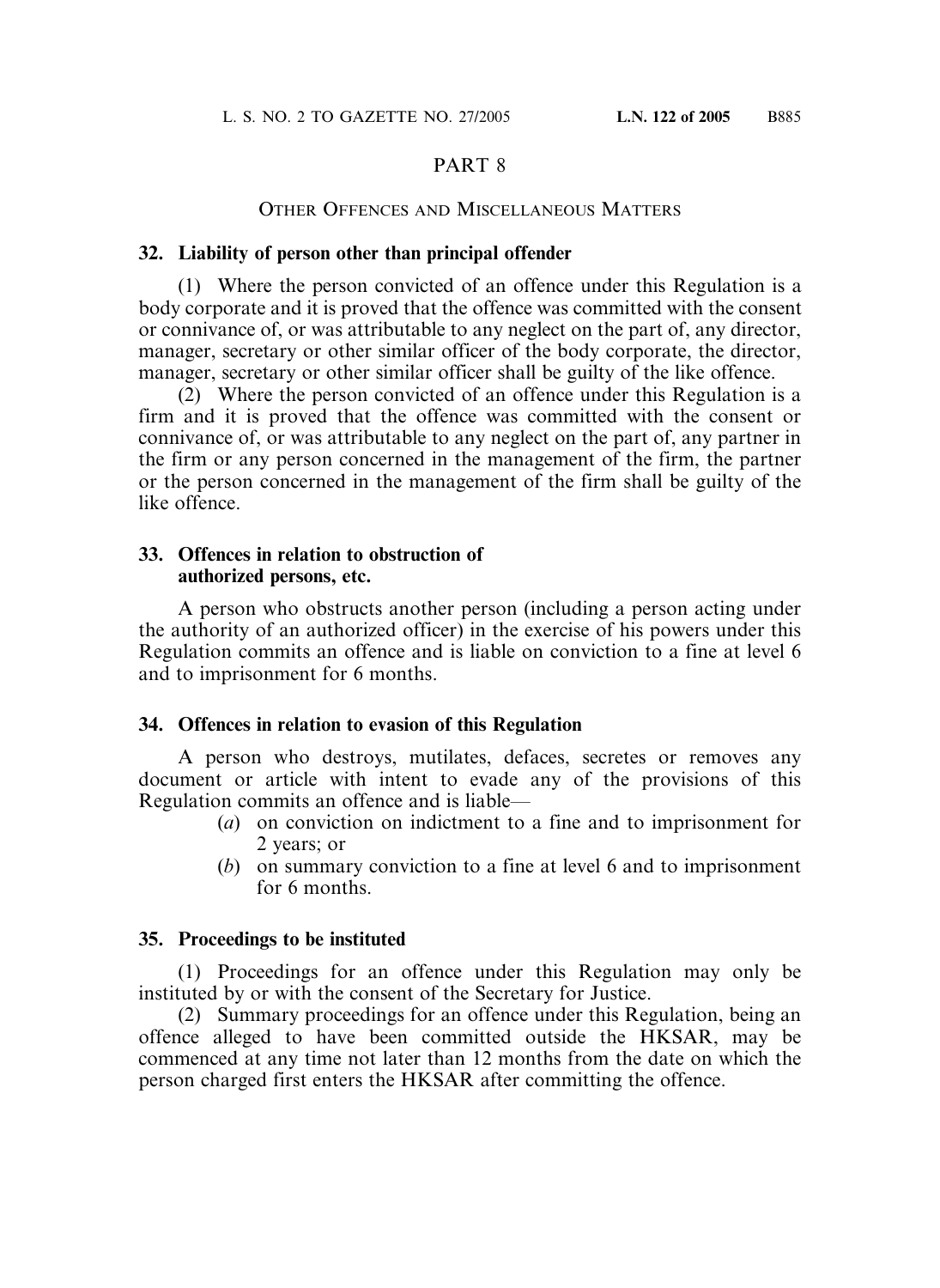#### **36. Specification of relevant person or relevant entity by Chief Executive**

The Chief Executive may by notice published in the Gazette specify a person or an entity referred to in the list maintained by the Committee for the purposes of paragraph 11 of Resolution 1572 as a relevant person or a relevant entity.

#### **37. Exercise of powers of Chief Executive**

The Chief Executive may, to such extent and subject to such restrictions and conditions as he may think proper, delegate or authorize the delegation of any of his powers or functions under this Regulation to any person, or class or description of persons, approved by him, and references in this Regulation to the Chief Executive shall be construed accordingly.

> Donald TSANG Chief Executive

2 July 2005

#### **Explanatory Note**

This Regulation gives effect to a decision of the Security Council of the United Nations ("the Security Council") in Resolution 1572 of 15 November 2004 and provides for the implementation of the following sanctions imposed by the Security Council—

- (*a*) prohibition against the direct or indirect sale, supply or transfer of arms or related materials to Côte d'Ivoire;
- (*b*) prohibition against the provision of advice, assistance or training related to military activities in certain circumstances;
- (*c*) prohibition against making available to or for the benefits of certain persons or entities any funds or other financial assets or economic resources; and
- (*d*) prohibition against entry into or transit through the HKSAR of certain persons.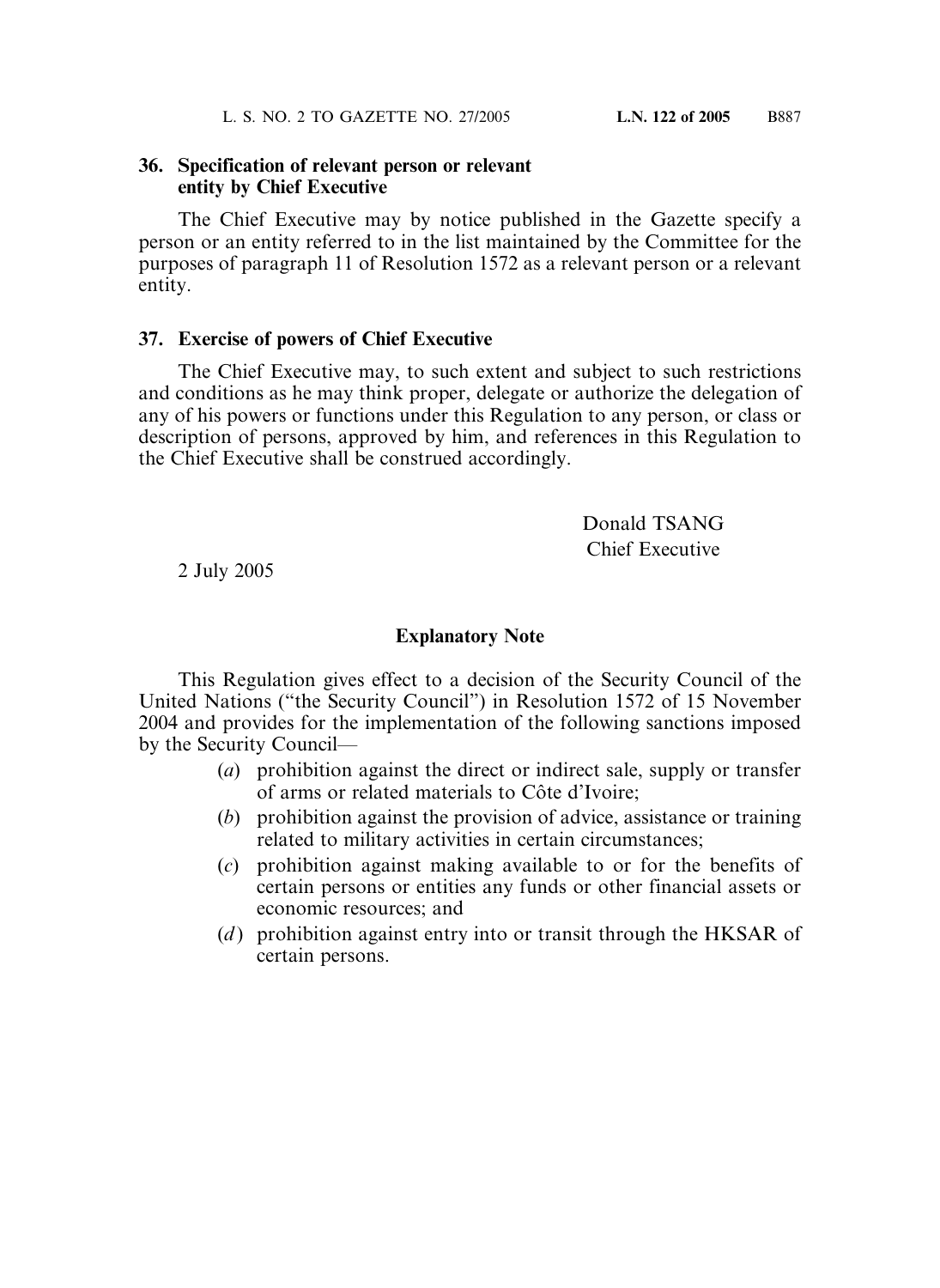# **United Nations Sanctions Ordinance (Cap. 537)** United Nations Sanctions (Côte d'Ivoire) Regulation

This is to confirm that the Chief Executive received specific instruction from the Ministry of Foreign Affairs of the People's Republic ومامنه الرابعة الجانبة of China in December 2004 which requested the Government of the Hong Kong Special Administrative Region to fully implement Resolution No. 1572 of the Security Council of the United Nations, and that the United Nations Sanctions (Côte d'Ivoire) Regulation was made in pursuance of that instruction.

Dated this 29<sup>th</sup> day of June 2005

(Michael M Y SUEN) Acting Chief Secretary for Administration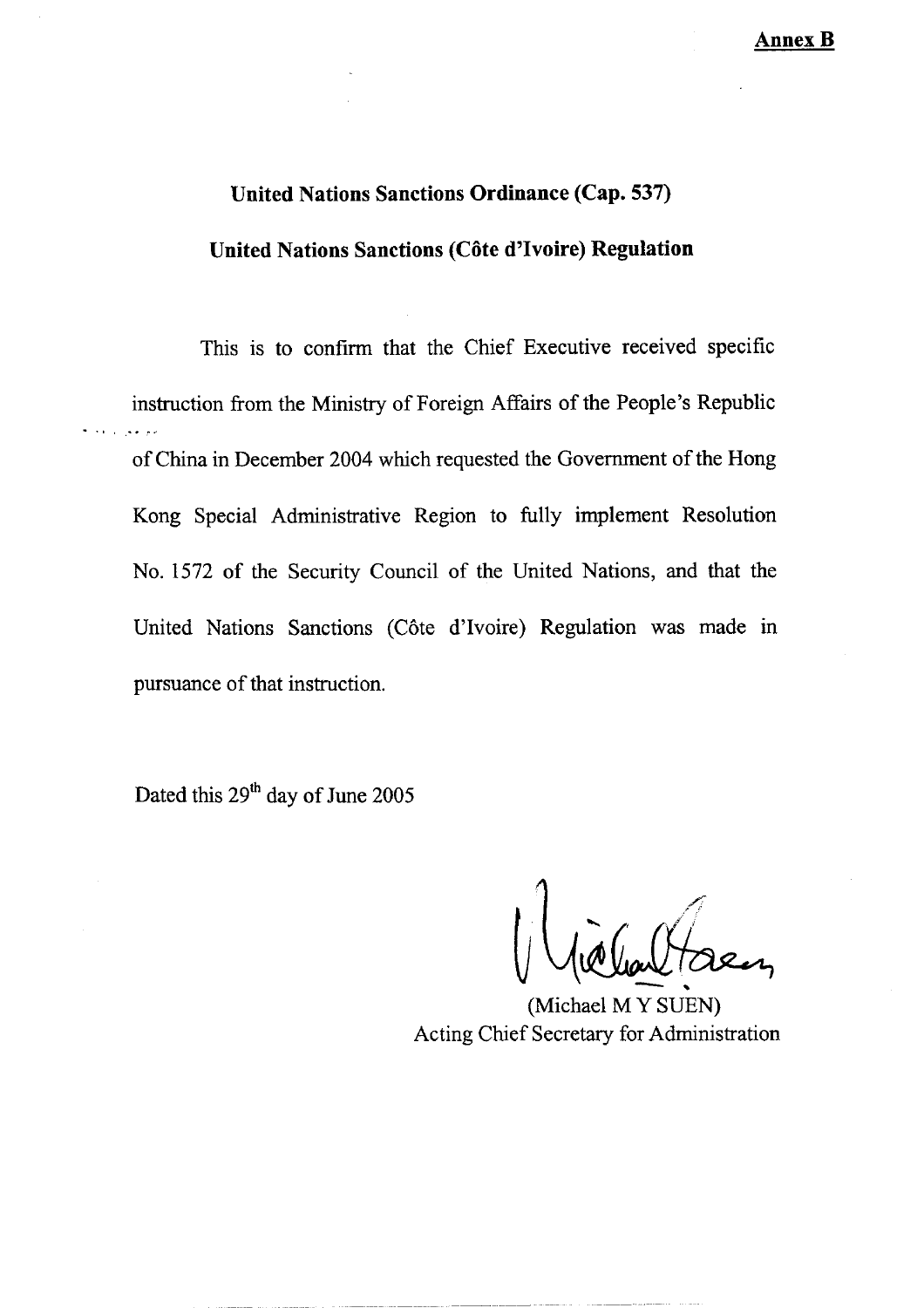Annex C

#### **United Nations**

SARSJ1572 (2004)



ł

Distr.: General 15 November 2004

#### **Resolution 1572 (2004)**

#### Adopted by the Security Council at its 5078th meeting. on 15 November 2004

#### The Security Council.

Recalling its resolution 1528 (2004) of 27 February 2004, as well as the relevant statements of its President, in particular those of 6 November 2004 (S/PRST/2004/42) and of 5 August 2004 (S/PRST/2004/29).

Reaffirming its strong commitment to the sovereignty, independence, territorial integrity and unity of Côte d'Ivoire, and recalling the importance of the principlex of good neighbourliness, non-interference and regional cooperation,

Recalling that it endorsed the agreement signed by the Ivoirian political forces in Linas-Marcoussis on 24 January 2003 (S/2003/99) (the Linas-Marcoussis Agreement) approved by the Conference of Heads of States on Côte d'Ivoire, held in Paris on 25 and 26 January 2003, and the Agreement signed in Accra on 30 July 2004 (Accra III Agreement).

Deploring the renumption of hostilities in Côte d'Ivoire and the repeated violations of the ceasefire agreement of 3 May 2003,

Deeply concerned by the humanitation situation in Côte d'Ivoire, in particular in the northern part of the country, and by the use of the media, in particular radio and television broadcasts, to incite hatred and violence against foreigners in Côte d'Ivoire

Recalling strongly the obligations of all Ivoirian parties, the Government of Côte d'Ivoire as well as the Forces Nouvelles, to refrain from any violence against civilians, including against foreign citizens, and to cooperate fully with the activities of the United Nations Operation in Côte d'Ivoire (UNOCI).

Welcoming the ongoing efforts of the Secretary-General, the African Union and the Economic Community of Western African States (ECOWAS) towards reestablishing peace and stability in Côte d'Ivoire,

Determining that the situation in Côte d'Ivoire continues to pose a threat to international peace and security in the region,

Acting under Chapter VII of the Charter of the United Nations,

#### 04-60737 (E)  $*0460737*$

 $-7-$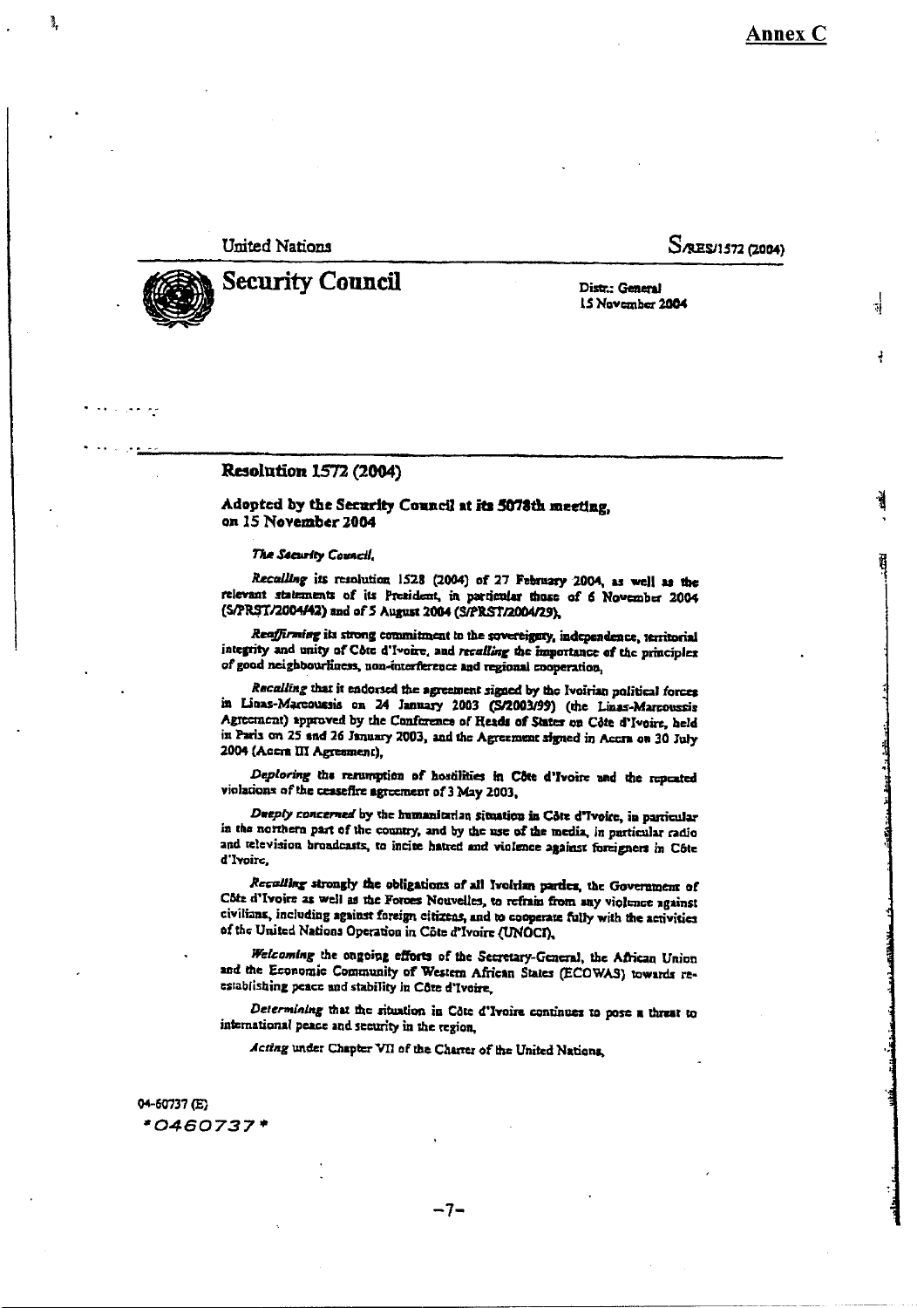Condemns the sir strikes committed by the national armed forces of Côte  $\mathbf{I}$ d'Ivoire (FANCI) which constitute flagrant violations of the ceasefire agreement of 3 May 2003 and demands that all Ivoirian parties to the conflict, the Government of Côte d'Ivoire as well as Forces nouvelles, fully camply with the ceasefire;

 $\mathbf{v}_\mathrm{g}$ 

٦i

Ń

A STRING POINT OF THE PARTY.

أشقيه

Reiterates its full support for the action undertaken by UNOCI and French forces in accordance with their mandate under resolution 1528 (2004) and with the statement of its President of 6 November 2004 (S/PRST/2004/42):

Emphasizes again that there can be no military solution to the crisis and that the full implementation of the Linas-Marconssis and Accra III Agreements remains the only way to resolve the crisis persisting in the country:

Urger as a consequence the President of the Republic of Côte d'Ivoire,  $\blacktriangle$ the heads of all the Ivoirian political parties and the leaders of the Forces Nouvelles immediately to begin resolutely implementing all the commitments they have made under these agreements:

Expresses its full support for the efforts of the Secretary-General, the  $\overline{\mathbf{S}}$ African Union and ECOWAS and encourages them to continue these efforts in order to relaunch the peace process in Côte d'Ivoire;

Demands that the Ivoirian authorines stop all radio and television 6. broadcasting inciting hatted, intolerance and violence, requests UNOCl to strengthen its monitoring role in this regard, and wrear the Government of Côte d'Ivoire and the Forces nouvelles to take all necessary measures to cusure the security and the safety of civilian persons, including foreign nationals and their property;

 $7<sup>1</sup>$ Decides that all States shall, for a period of thirteen months from the date of adoption of this resolution, take the necessary measures to prevent the direct or indirect supply, sale or transfer to Côte d'Ivoire, from their territories or by their nationals, or using their flag vessels or aircraft, of arms or any related materiel, in particular military aircraft and equipment, whether or not originating in their territories, as well as the provision of any assistance, advice or training related to military activities;

R. Decides that the measures imposed by paragraph 7 above shall not spply to:

(a) supplies and technical assistance intended solely for the support of or use by UNOCI and the French forces who support them.

(b) supplies of non-lethal military equipment intended solely for humanitarian or protective use, and related technical assistance and training, as approved in advance by the Committee established by paragraph 14 below,

(c) supplies of protective clothing, including flak jackets and military helmets, temporarily exported to Côte d'Ivoire by United Nations personnel, representatives of the media and humanitarian and development workers and associated personnel, for their personal use only,

(d) supplies temporarily exported to Côte d'Ivoire to the forces of a State which is taking action, in accordance with international law, sofely and directly to facilitate the evacuation of its nationals and those for whom it has consular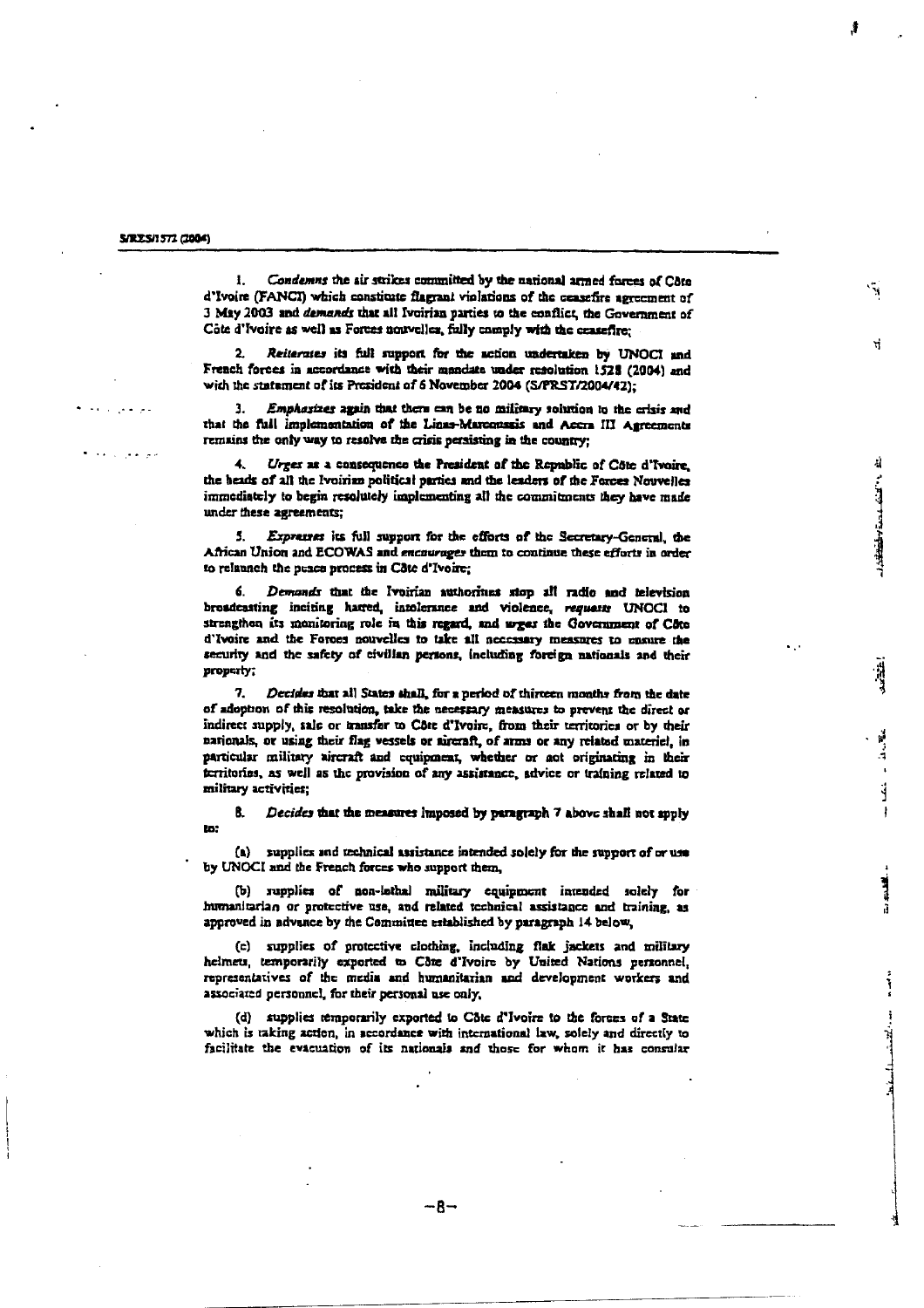**S/RXS/1571 (2004)** 

 $\cdot$  ,  $\bullet$ 

responsibility in Chte d'Ivoire, as notified in advance to the Committee established by paragraph 14 below.

(e) supplies of mins and related materiel and technical training and assistance intended solely for support of or use in the process of restructuring defence and security forces pursuant to paragraph 3, subparagraph (f) of the Linas-Marcoussis Agreement, as approved in advance by the Committee established by paragraph 14 below;

 $\mathbf{Q}$ Decider that all States shall take the necessary measures, for a period of twelve months, to prevent the entry into or transit through their territories of all persons designated by the Committee established by paragraph 14 below, who constitute a threat to the peace and national reconciliation process in Côte d'Ivoire. in particular those who block the implementation of the Linas-Marcoussis and Accra III Agreements, any other person determined as responsible for serious violations of human rights and international humanitarian law in Côte d'Ivoire on the basis of relevant information, any other person who incites publicly hatted and violence, and any other person determined by the Committee to be in violation of measures imposed by paragraph 7 above, provided that nothing in this paragraph shall oblige a State to refuse entry into its territory to its own nationals:

10. Decides that the measures imposed by peragraph 9 shall not apply where the Committen established by paragraph 14 below determines that such mavel is lustified on the grounds of humanitarian need, including religious obligation, or where the Committee concludes that an exemption would further the objectives of the Council's resolutions, for peace and national reconciliation in Cole d'Ivoire and stability in the region:

11. Decides that all States shall, for the same period of twelve months, freeze immediately the funds, other financial assets and economic resources which are on their territories at the date of adoption of this resolution or at any time thereafter. owned or controlled directly or indirectly by the persons designated partnant to paragraph 9 shove by the Committee established by paragraph 14 below, or that are held by entities owned or controlled directly or indirectly by any persons acting on their behalf or at their direction, as designated by the Committee, and decides further that all States shall ensure that any funds, financial assets or economic resources are prevented from being made available by their nationals or by any persons within their territories, to or for the benefit of such persons or entities;

12. Decides that the provisions of paragraph 11 do not apply to funds, other financial assets and economic resources that:

(a) have been determined by relevant States to be necessary for basic expenses, including payment for foodstuffs, rent or mortgage, medicines and medical treatment, taxes, insurance premiums, and public utility charges, or exclusively for payment of reasonable professional foes and reimbursement of incurred expenses associated with the provision of legal services, or fees or service oharges, in accordance with national laws, for routine holding or maintenance of frozen funds, other financial assets and cconomic resources, after notification by the relevant States to the Committee established by paragraph 14 below of the intention to authorize, where appropriate, access to such funds, other financial assets and economic resources and in the absence of a negative decision by the Committee within two working days of such notification.

-9-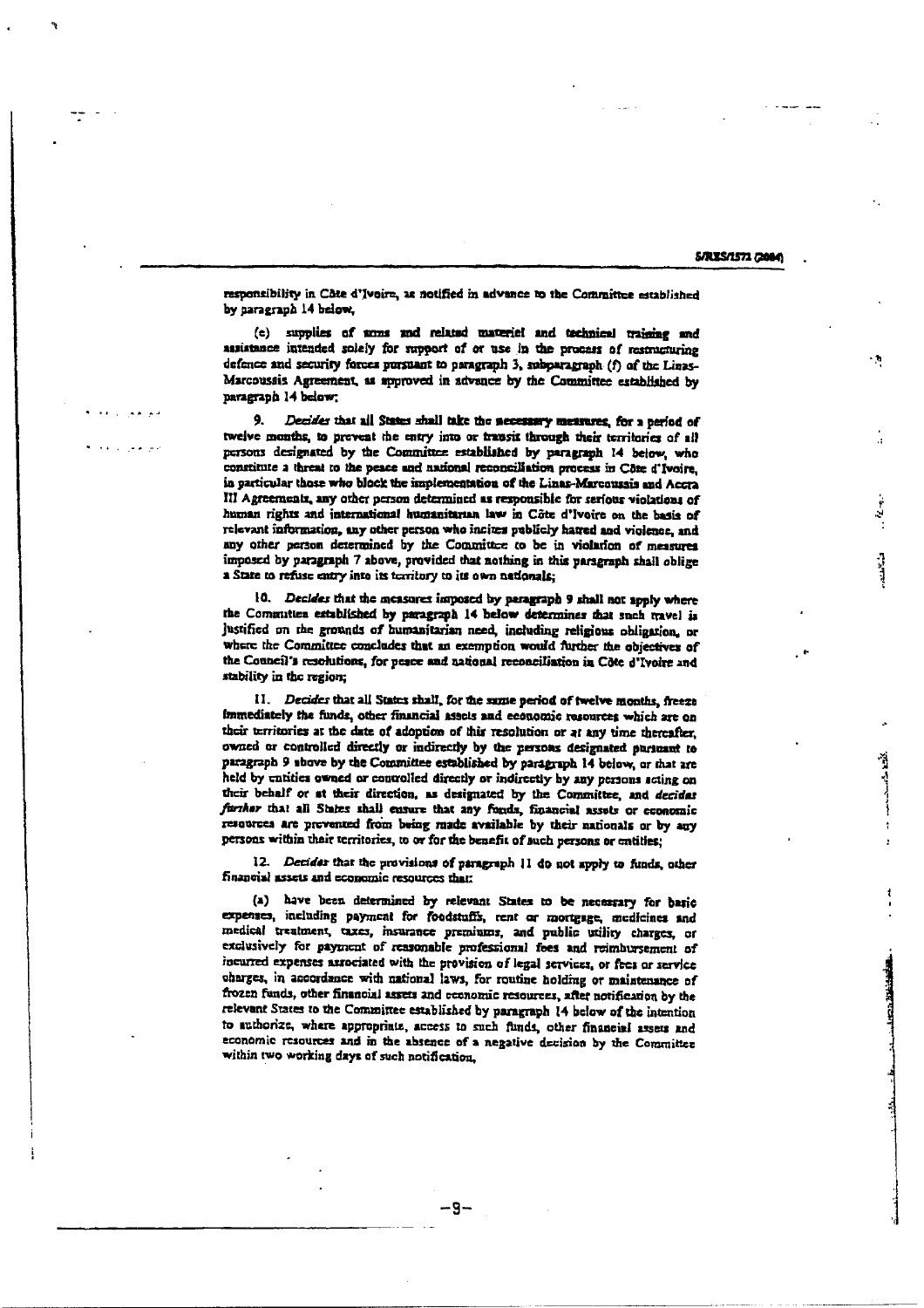#### **REIZENSTI CALA**

وعاطف والمناور

(b) have been determined by relevant States to be necessary for extraordinary expenses, provided that such determination has been notified by the relevant States to the Committee and has been approved by the Committee, or

24, 92

٠,

(c) have been determined by relevant States to be subject of a judicial, administrative or arbitral lien or judgement, in which case the funds, other financial assets and economic resources may be used to satisfy that lien or judgement provided that the lien or judgement was entered prior to the date of the present resolution, is not for the benefit of a parson referred to in paragraph 11 above or an individual or entity identified by the Committee, and has been notified by the relevant States to the Committee:

13. Decides that, at the end of a period of 13 months from the date of adoption of this resolution, the Security Council shall review the measures imposed by paragraphs 7, 9 and 11 above, in the light of progress accomplished in the peace and national reconciliation process in Côte d'Ivoire as defined by the Linas-Marcoussis and Acera III Agreements, and expresses its readiness to consider the modification or termination of these measures before the aforesaid period of 13 months only if the Linas-Marcoussis and Accra III Agreements have been fully implemented:

14. Decides to establish, in accordance with rule 28 of its provisional rules of procedure, a Committee of the Security Council consisting of all the members of the Council (the Committee), to undertake the following tasks:

(a) to designate the individuals and entities subject to the measures imposed by paragraphs 9 and 11 above, and to update this list regularly.

(b) to seck from all Stater concerned, and particularly those in the region, information regarding the actions taken by them to implement the measures imposed by paragraphs 7, 9 and 11 above, and whatever further information it may consider useful, including by providing them with an opportunity to send representatives to meet the Committee to discuss in more detail any relevant issues,

(c) to consider and decide upon requests for the exemptions set out in paragraphs 8, 10 and 12 above.

(d) to make relevant information publicly available through appropriate media, including the list of persons referred to in subparagraph (a) above,

(e) to promulgate guidelines as may be nocessary to facilitate the implementation of the measures imposed by paragraphs 11 and 12 above.

to present regular reports to the Council on its work, with its observations and recommendations, in particular on ways to strengthen the effectiveness of the measures imposed by paragraphs 7, 9 and 11 above:

15. Requests all States concerned, in particular those in the region, to report to the Committee, within ninety days from the date of adoption of this resolution, on the actions they have taken to implement the measures imposed by paragraphs 7, 9 and II above, and authorizes the Committee to request whatever further information it may consider necessary:

16. Urger all States, relevant United Nations bodies and, as appropriate, other organizations and interested parties, to cooperate fully with the Committee, in